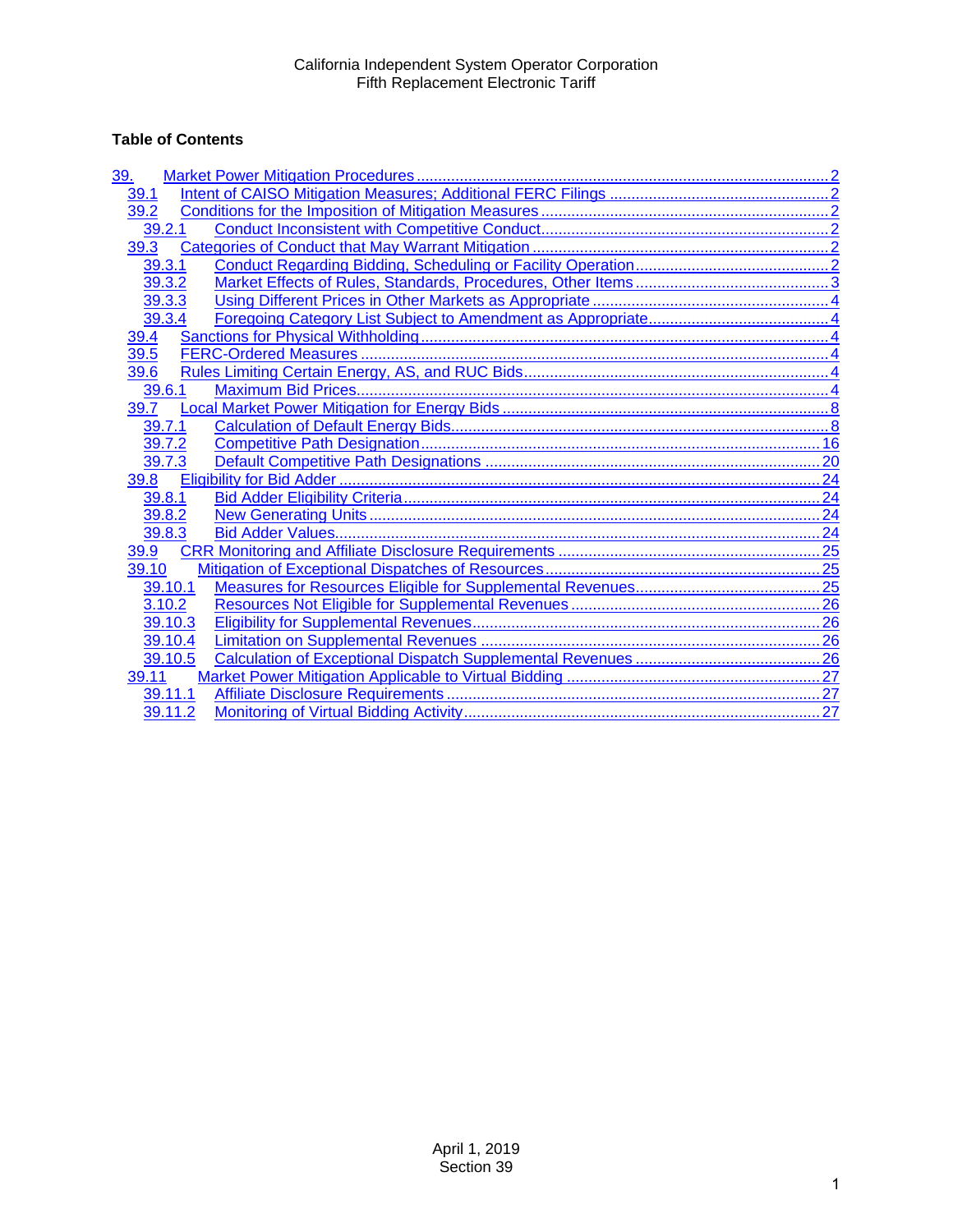#### <span id="page-1-0"></span>**39. Market Power Mitigation Procedures**

#### <span id="page-1-1"></span>**39.1 Intent of CAISO Mitigation Measures; Additional FERC Filings**

These CAISO market power mitigation measures ("Mitigation Measures") are intended to provide the means for the CAISO to mitigate the market effects of any conduct that would substantially distort competitive outcomes in the CAISO Markets while avoiding unnecessary interference with competitive price signals. These Mitigation Measures are intended to minimize interference with an open and competitive market, and thus to permit, to the maximum extent practicable, price levels to be determined by competitive forces under the prevailing market conditions. To that end, the Mitigation Measures authorize the mitigation only of specific conduct identified through explicit procedures specified below. In addition, the CAISO shall monitor the markets it administers for conduct that it determines constitutes an abuse of market power but is not addressed by the market power mitigation procedures specified below. If the CAISO identifies any such conduct, it shall make a filing under Section 205 of the Federal Power Act, 16 U.S.C. § 824d, with FERC requesting authorization to apply appropriate mitigation measures. Any such filing shall identify the particular conduct the CAISO believes warrants mitigation, shall propose a specific mitigation measure for the conduct, and shall set forth the CAISO's justification for imposing that mitigation measure.

## <span id="page-1-2"></span>**39.2 Conditions for the Imposition of Mitigation Measures**

## <span id="page-1-3"></span>**39.2.1 Conduct Inconsistent with Competitive Conduct**

In general, the CAISO shall consider a Market Participant's conduct to be inconsistent with competitive conduct if the conduct would not be in the economic interest of the Market Participant in the absence of market power. The categories of conduct that are inconsistent with competitive conduct include, but may not be limited to, the four categories of conduct specified in Section 39.3 below.

## <span id="page-1-4"></span>**39.3 Categories of Conduct that May Warrant Mitigation**

## <span id="page-1-5"></span>**39.3.1 Conduct Regarding Bidding, Scheduling or Facility Operation**

Mitigation Measures may be applied to bidding, scheduling or operation of an Electric Facility or as specified in Section 39.3.1. The following categories of conduct, whether by a single firm or by multiple firms acting in concert, may cause a material effect on prices or generally the outcome of the CAISO Markets if exercised from a position of market power. Accordingly, the CAISO shall monitor the CAISO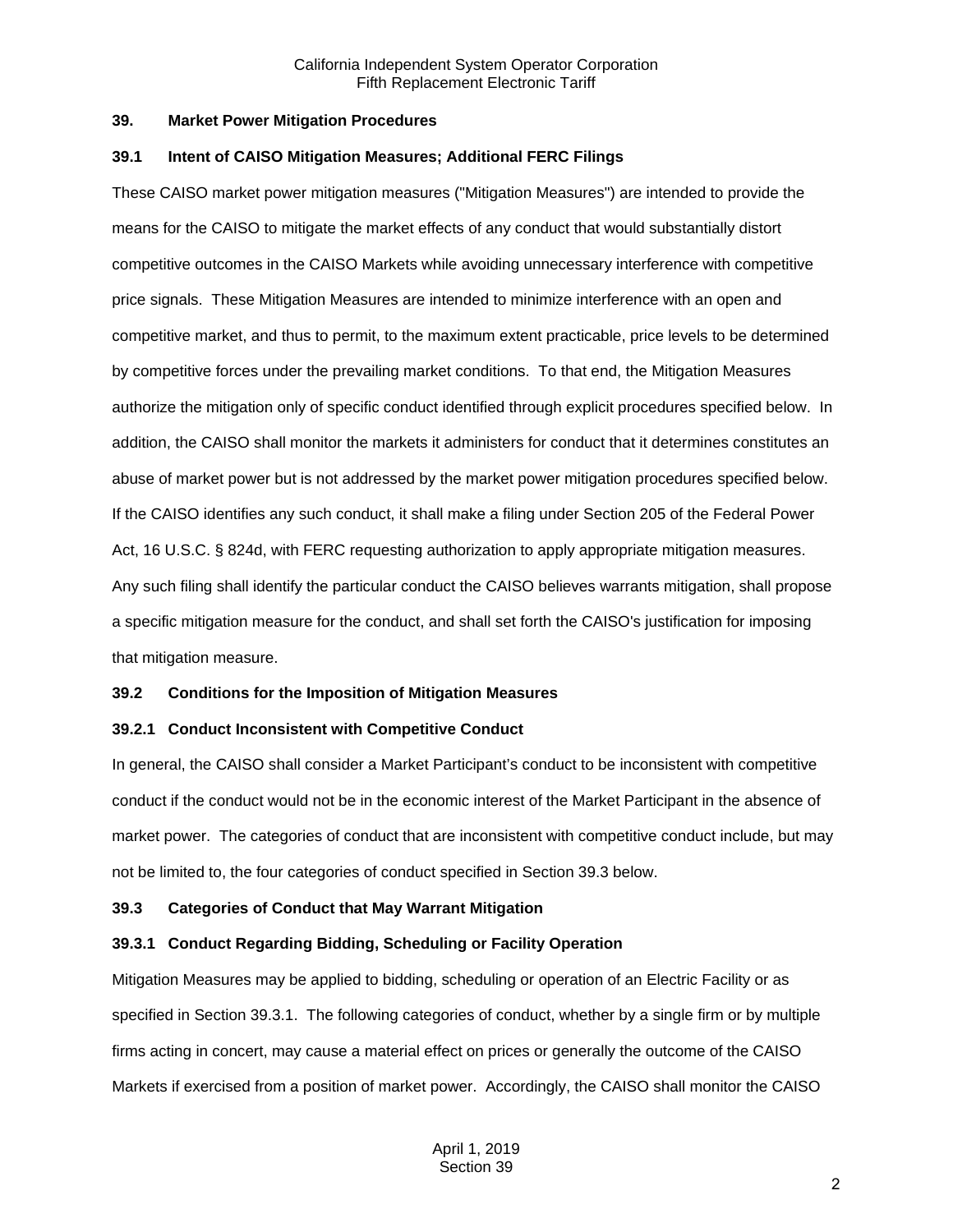Markets for the following categories of conduct, and shall impose appropriate Mitigation Measures if such conduct is detected and the other applicable conditions for the imposition of Mitigation Measures are met:

- (1) Physical withholding of an Electric Facility, in whole or in part, that is, not offering to sell or schedule the output of or services provided by an Electric Facility capable of serving a CAISO Market. Such withholding may include, but not be limited to: (i) falsely declaring that an Electric Facility has been forced out of service or otherwise become totally or partially unavailable, (ii) refusing to offer Bids for an Electric Facility when it would be in the economic interest, absent market power, of the withholding entity to do so, (iii) declining Bids called upon by the CAISO (unless the CAISO is informed in accordance with established procedures that the relevant resource for which the Bid is submitted has undergone a forced outage or derate), or (iv) operating a Generating Unit in Real-Time to produce an output level that is less than the Dispatch Instruction.
- (2) Economic withholding of an Electric Facility, that is, submitting Bids for an Electric Facility that are unjustifiably high (relative to known operational characteristics and/or the known operating cost of the resource) so that: (i) the Electric Facility is not or will not be dispatched or scheduled, or (ii) the Bids will set LMPs.
- (3) Uneconomic production from an Electric Facility that is, increasing the output of an Electric Facility to levels that would otherwise be uneconomic in order to cause, and obtain benefits from, a Transmission Constraint.
- (4) Bidding practices that distort prices or uplift charges away from those expected in a competitive market, such as registering Start-Up Cost and Minimum Load Cost data or submitting Bid Costs on behalf of an Electric Facility that are unjustifiably high (relative to known operational characteristics and/or the known operating cost of the resource) or misrepresenting the physical operating capabilities of an Electric Facility resulting in uplift payments or prices significantly in excess of actual costs.

#### <span id="page-2-0"></span>**39.3.2 Market Effects of Rules, Standards, Procedures, Other Items**

Mitigation Measures may also be imposed to mitigate the market effects of a rule, standard, procedure, design feature, or known software imperfection of a CAISO Market that allows a Market Participant to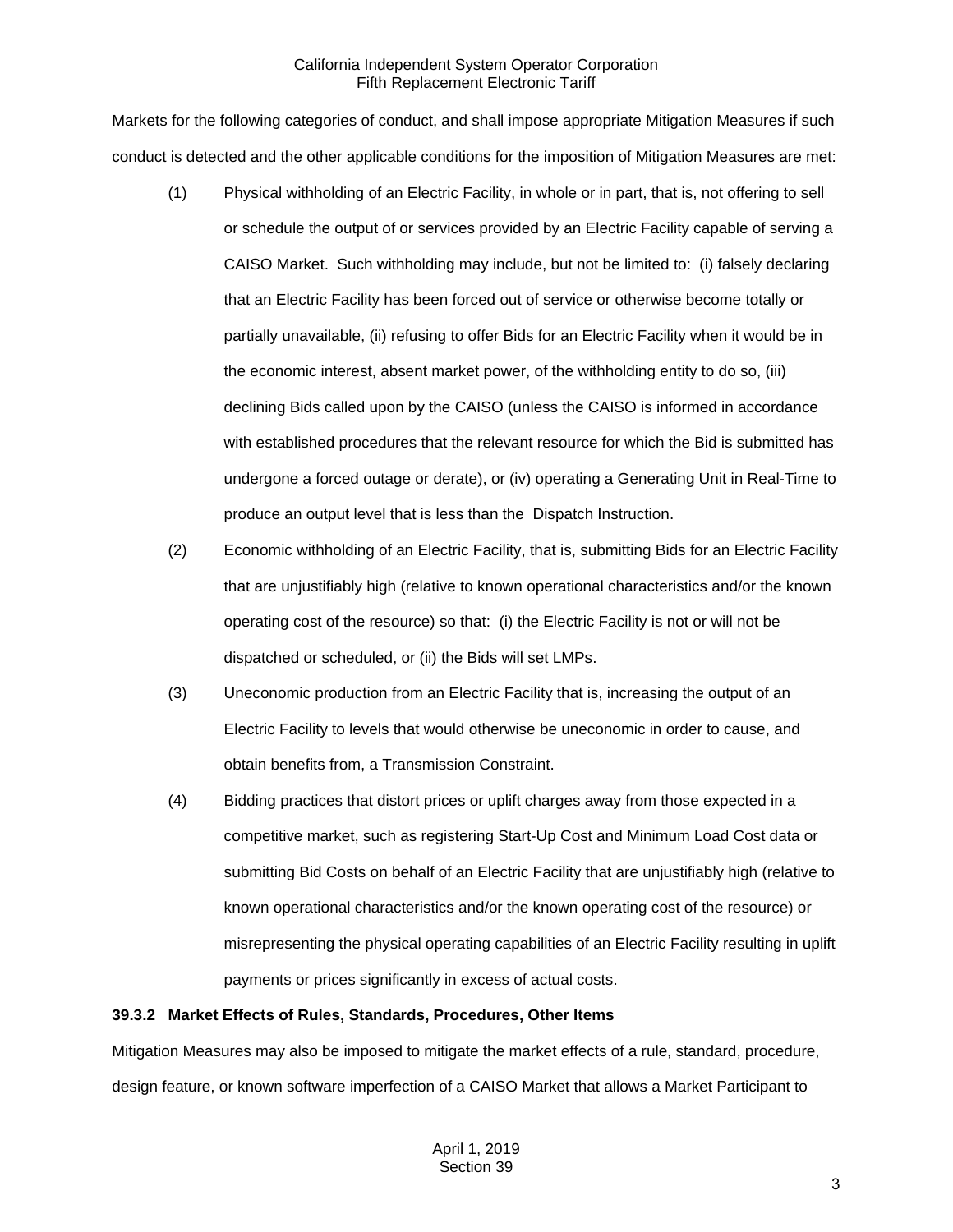manipulate market prices or otherwise impair the efficient operation of that market, pending the revision of such rule, standard, procedure design feature, or software defect to preclude such manipulation of prices or impairment of efficiency.

## <span id="page-3-0"></span>**39.3.3 Using Different Prices in Other Markets as Appropriate**

Taking advantage of opportunities to sell at a higher price or buy at a lower price in a market other than a CAISO Market shall not be deemed a form of withholding or otherwise inconsistent with competitive conduct.

## <span id="page-3-1"></span>**39.3.4 Foregoing Category List Subject to Amendment as Appropriate**

The CAISO shall monitor CAISO Markets for other categories of conduct, whether by a single firm or by multiple firms acting in concert, that have material effects on prices in a CAISO Market or other payments. The CAISO shall seek to amend the foregoing list as may be appropriate to include any such conduct that would substantially distort or impair the competitiveness of any of the CAISO Markets.

## <span id="page-3-2"></span>**39.4 Sanctions for Physical Withholding**

The CAISO may report a Market Participant the CAISO determines to have engaged in physical withholding, including providing the CAISO false information regarding derating or outage of an Electric Facility, to the Federal Energy Regulatory Commission in accordance with Section 9.3.10.5. In addition, a Market Participant that fails to operate a Generating Unit in conformance with CAISO Dispatch Instructions shall be subject to the penalties set forth in Section 11.23.

## <span id="page-3-3"></span>**39.5 FERC-Ordered Measures**

In addition to any mitigation measures specified above, the CAISO shall administer, and apply when appropriate in accordance with their terms, such other mitigation measures as it may be directed to implement by order of the FERC.

## <span id="page-3-4"></span>**39.6 Rules Limiting Certain Energy, AS, and RUC Bids**

## <span id="page-3-5"></span>**39.6.1 Maximum Bid Prices**

Notwithstanding any other provision of this CAISO Tariff, maximum Bid price provisions of Section 39 shall apply to limit, Energy Bids, RUC Availability Bids, and Ancillary Service Bids as specified below.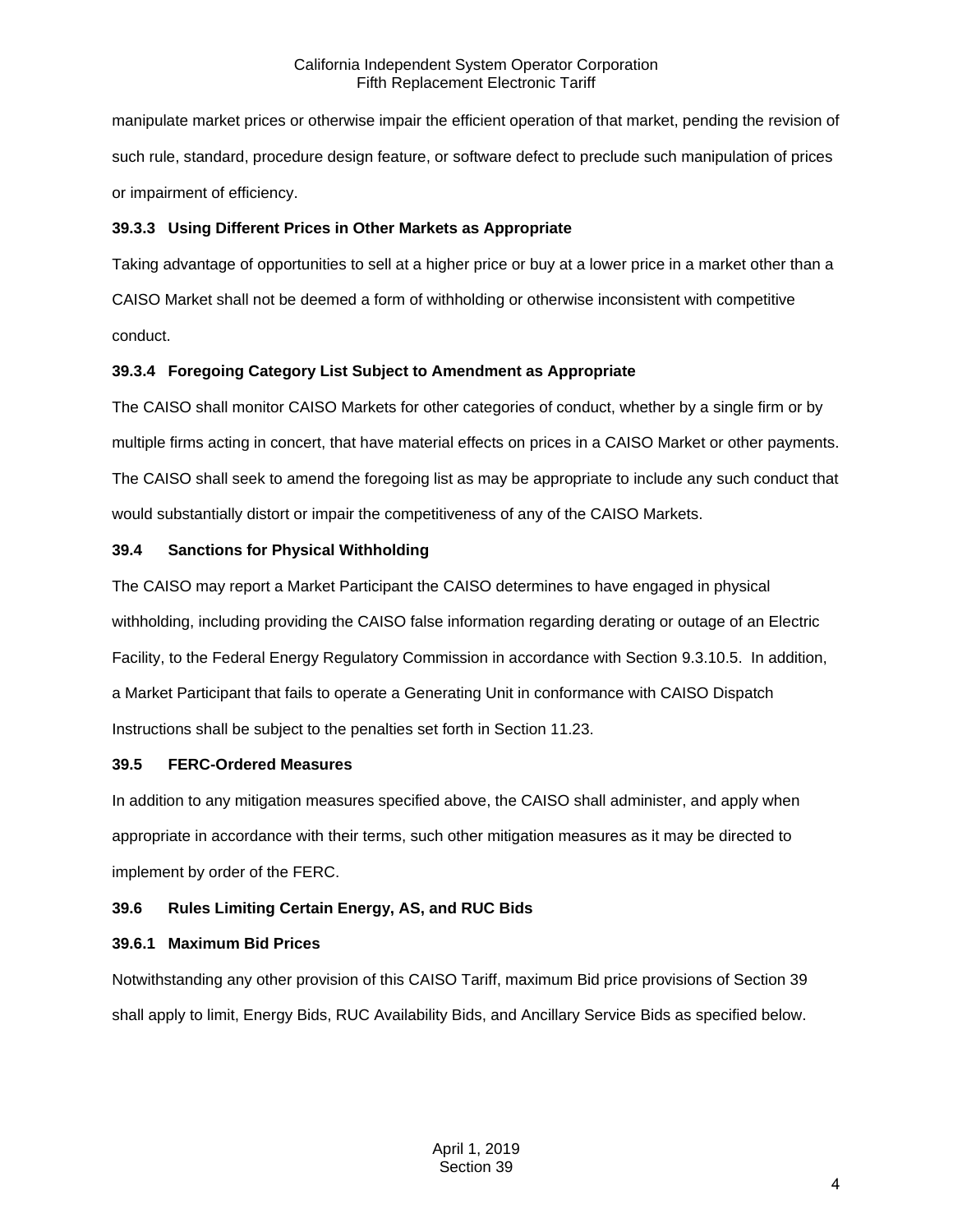## **39.6.1.1 Maximum Price for Energy Bids**

For the twelve (12) months following the effective date of this Section, the maximum Energy Bid prices shall be \$500/MWh. After the twelfth month following the effective date of this Section, the maximum Energy Bid price shall be \$750/MWh. After the twenty-fourth month following the effective date of this Section, the maximum Energy Bid price shall be \$1,000/MWh.

## **39.6.1.2 Maximum RUC Availability Bid Prices**

The maximum RUC Availability Bid price shall be \$250/MW/h.

## **39.6.1.3 Maximum Ancillary Services Bid Prices**

The maximum level for Ancillary Services Bid prices shall be \$250/MWh.

## **39.6.1.3.1 Maximum Regulation Mileage Bid Price**

The maximum Mileage Bid price shall be \$50.

## **39.6.1.4 Minimum Bid Price for Energy Bids**

The minimum Energy Bid price shall be negative \$150/MWh. These rules apply to all Energy Bids, including Virtual Bids.

## **39.6.1.5 Minimum Bid Price for Ancillary and RUC Bids**

Ancillary Service Bids and RUC Availability Bids submitted into CAISO markets must have Bid prices not less than \$0/MW/h.

## **39.6.1.5.1 Minimum Regulation Mileage Bid Prices**

Regulation Mileage Bids submitted into CAISO markets must have Bid prices not less than \$0.

## **39.6.1.6 Maximum Start-Up Cost and Minimum Load Cost Registered Cost Values**

The maximum Start-Up Cost and Minimum Load Cost values registered in the Master File by Scheduling Coordinators for capacity of non-Multi-Stage Generating Resources that are eligible and elect to use the Registered Cost methodology in accordance with Section 30.4 will be limited to 150 percent of the Projected Proxy Cost. The maximum Start-Up Cost and Minimum Load Cost values registered in the Master File by Scheduling Coordinators for capacity of Multi-Stage Generating Resources that are eligible and elect to use the Registered Cost methodology in accordance with Section 30.4 will be limited to 150 percent of the Projected Proxy Cost for each MSG Configuration of the resources. The Projected Proxy Cost for natural gas-fired resources will include a gas price component, a major maintenance expense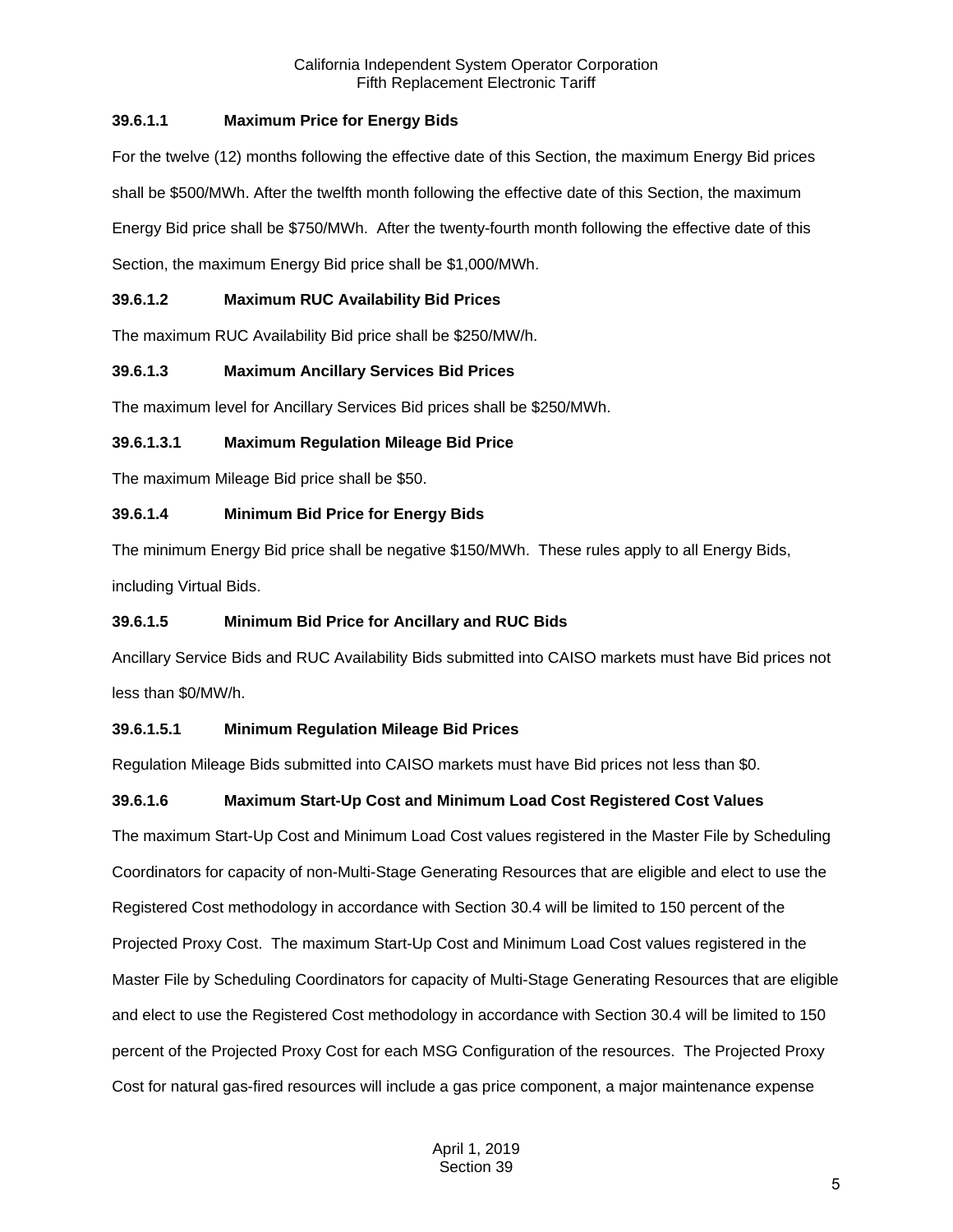component, if available, a volumetric Grid Management Charge component, and, if eligible, a projected Greenhouse Gas Allowance Price component calculated as set forth in this Section 39.6.1.6. The Projected Proxy Cost for non-natural gas-fired resources will be based on costs provided to the CAISO pursuant to Section 30.4.1.1.2, a major maintenance expense component, if available, a volumetric Grid Management Charge component, and, if eligible, a projected Greenhouse Gas Allowance Price component calculated as set forth in this Section 39.6.1.6.

#### **39.6.1.6.1 Gas Price Component of Projected Proxy Cost**

For natural gas-fired resources, the CAISO will calculate a gas price to be used in establishing maximum Start-Up Costs and Minimum Load Costs after the twenty-first day of each month and post it on the CAISO Website by the end of each calendar month. The price will be applicable for Scheduling Coordinators for natural gas-fired Use-Limited Resources electing to use the Registered Cost methodology until a new gas price is calculated and posted on the CAISO Website. The gas price will be calculated as follows:

- (1) Daily closing prices for monthly natural gas futures contracts at Henry Hub for the next calendar month are averaged over the first twenty-one (21) days of the month, resulting in a single average for the next calendar month.
- (2) Daily prices for futures contracts for basis swaps at identified California delivery points, are averaged over the first twenty-one (21) days of the month for the identified California delivery points as set forth in the Business Practice Manual.
- (3) For each of the California delivery points, the average Henry Hub and basis swap prices are combined and will be used as the baseline gas price applicable for calculating the caps for Start-Up and Minimum Load Costs for Use-Limited Resources electing to use the Registered Cost methodology. The most geographically appropriate will apply to a particular resource.
- (4) The applicable intra-state gas transportation charge as set forth in the Business Practice Manual will be added to the baseline gas price for each Use-Limited Resource that elects to use the Registered Cost methodology to create a final gas price for calculating the caps for Start-Up and Minimum Load Costs for each such resource.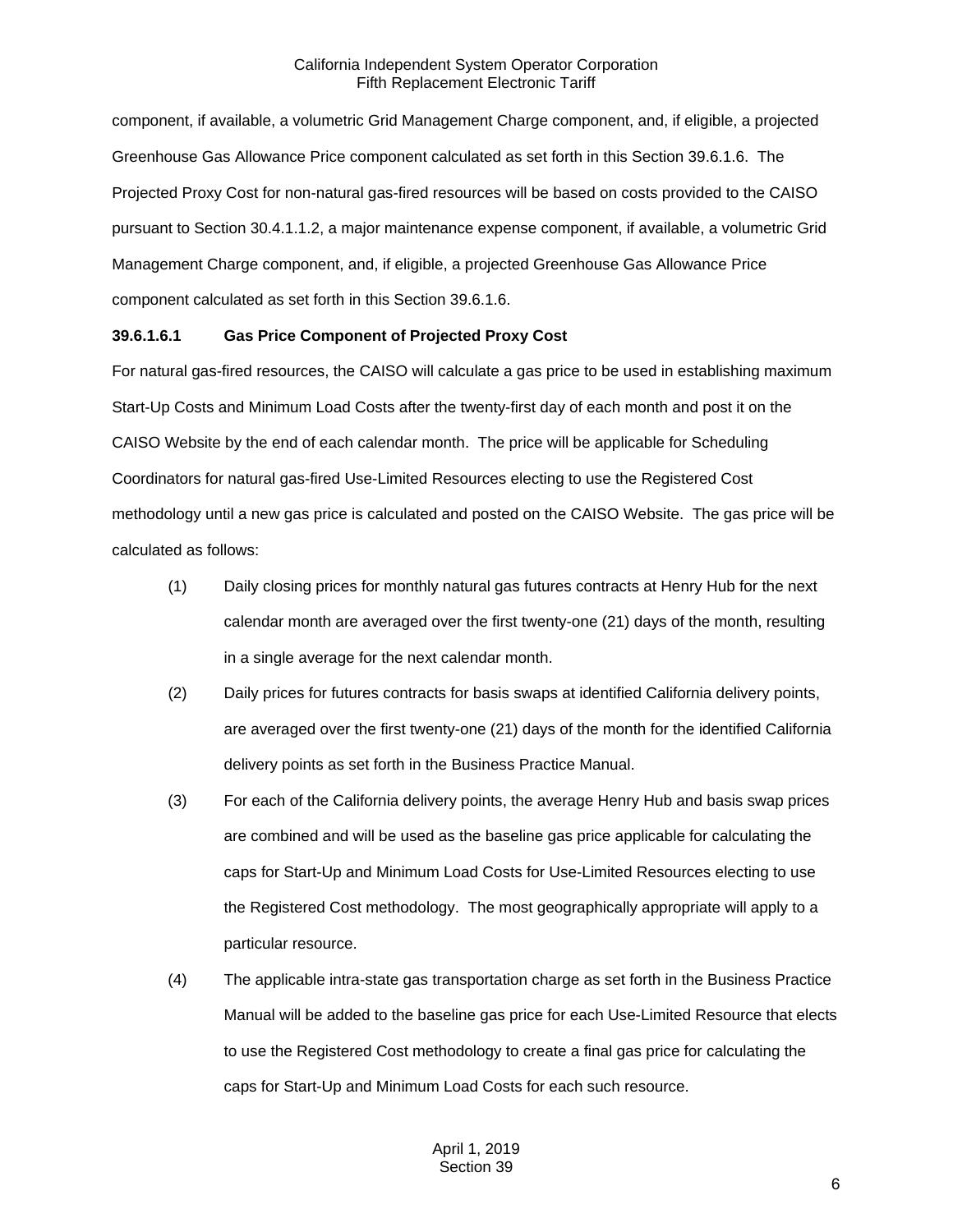For non-natural gas-fired resources, the Projected Proxy Costs for Start-Up Costs and Minimum Load Costs will be calculated using the information contained in the Master File used for calculating the Proxy Cost, as set forth in the Business Practice Manual.

## **39.6.1.6.2 Projected Greenhouse Gas Allowance Price**

For resources that are registered with the California Air Resources Board as having a greenhouse gas compliance obligation, the CAISO will calculate a projected Greenhouse Gas Allowance Price component to be used in establishing maximum Start-Up Costs and Minimum Load Costs after the twenty-first day of each month and will post it on the CAISO Website by the end of that month. The projected Greenhouse Gas Allowance Price component will be applicable for Scheduling Coordinators on behalf of eligible Use-Limited Resources electing to use the Registered Cost methodology until a new projected Greenhouse Gas Allowance Price component is calculated and posted on the CAISO Website. The projected Greenhouse Gas Allowance Price component will be calculated by averaging the applicable daily Greenhouse Gas Allowance Prices calculated over the first twenty (20) days of the month using the methodology set forth in Section 39.7.1.1.1.4.

## **39.6.1.6.3 Major Maintenance Expense Component**

The major maintenance expense component is determined based on the process set forth in Section 30.4.1.1.4.

## **39.6.1.6.4 Volumetric Grid Management Charge Component**

The volumetric Grid Management Charge component is set forth in Sections 39.7.1.1.1.1 and 39.7.1.1.1.2.

## **39.6.1.7 Maximum Transition Cost Values**

Scheduling Coordinators for capacity of Multi-Stage Generating Resources that are eligible and elect to use the Registered Cost methodology in accordance with Section 30.4 must register Transition Costs for each feasible transition between a lower MSG Configuration and a higher MSG Configuration, between zero and a maximum of 150 percent of the difference between the Projected Proxy Cost for the Start-Up Costs for the higher MSG Configuration, minus the Projected Proxy Cost for the Start-Up Costs for the lower MSG Configuration. If the result of this calculation is negative for any transition between two MSG Configurations, then the associated Transition Cost shall be zero.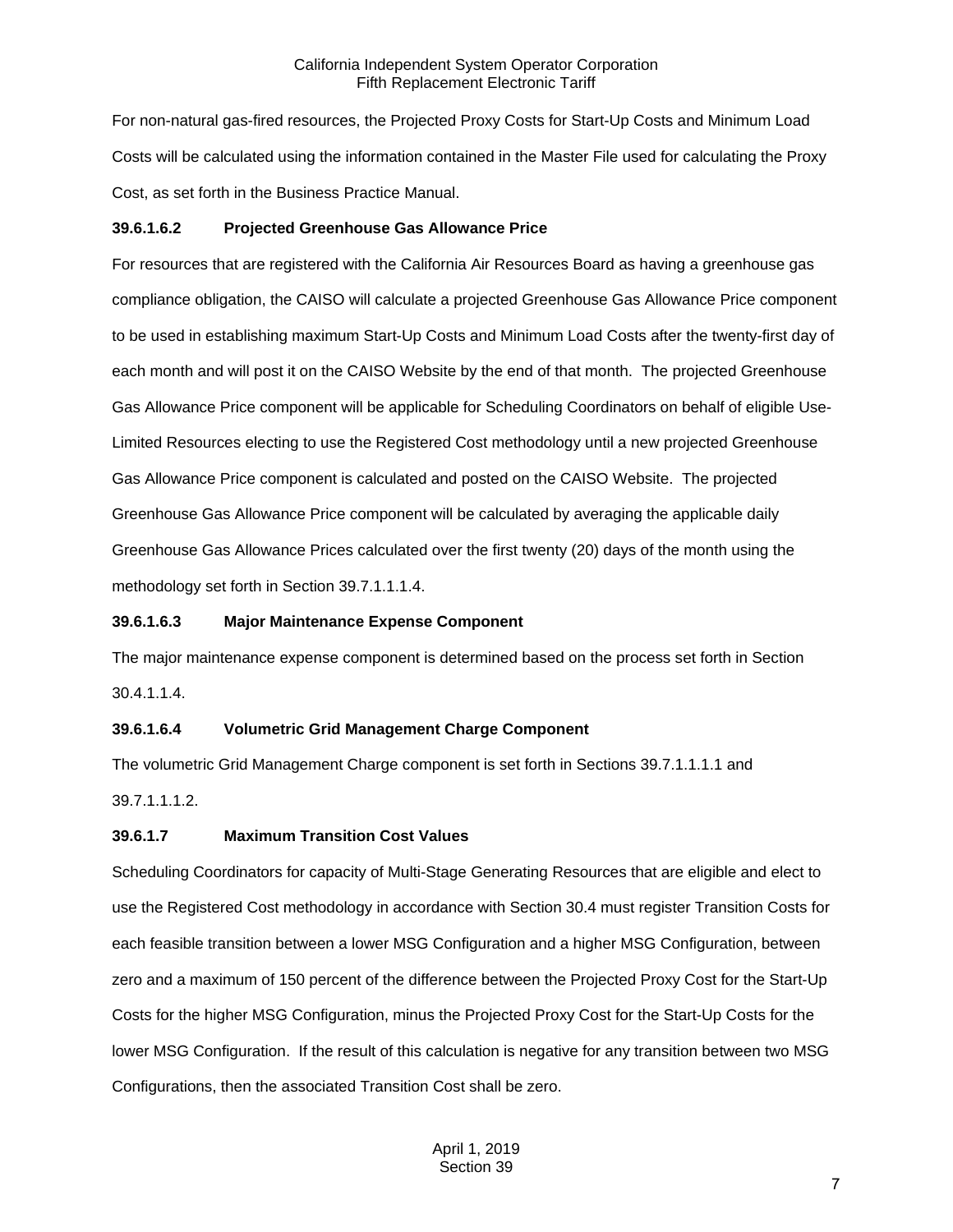#### <span id="page-7-0"></span>**39.7 Local Market Power Mitigation for Energy Bids**

Local Market Power Mitigation is based on the assessment and designation of Transmission Constraints as competitive or non-competitive pursuant to Section 39.7.2. The local market power mitigation processes are described in Section 31.2 for the DAM and Sections 34.1.5 for the RTM.

#### <span id="page-7-1"></span>**39.7.1 Calculation of Default Energy Bids**

Default Energy Bids shall be calculated by the CAISO, for the on-peak hours and off-peak hours for both the DAM and RTMs, pursuant to one of the methodologies described in this Section. The Scheduling Coordinator for each Generating Unit owner or Participating Load must rank order the following options of calculating the Default Energy Bid starting with its preferred method. The Scheduling Coordinator must provide the data necessary for determining the Variable Costs unless the Negotiated Rate Option precedes the Variable Cost Option in the rank order, in which case the Scheduling Coordinator must have a negotiated rate established with the Independent Entity charged with calculating the Default Energy Bid. If no rank order is specified for a Generating Unit or Participating Load, then the default rank order of (1) Variable Cost Option, (2) Negotiated Rate Option, (3) LMP Option will be applied. For the first ninety (90) days after changes to resource status and MSG Configurations as specified in Section 27.8.3, including the first ninety (90) days after the effective date of Section 27.8.3, the Default Energy Bid option for the resource is limited to the Negotiated Rate Option or the Variable Cost Option.

## **39.7.1.1 Variable Cost Option**

For natural gas-fueled units, the Variable Cost Option will calculate the Default Energy Bid by adding incremental cost (comprised of incremental fuel cost plus a volumetric Grid Management Charge adder plus a greenhouse gas cost adder if applicable) with variable operation and maintenance cost, adding ten percent (10%) to the sum, adding a Bid Adder if applicable for a Frequently Mitigated Unit, and adding Variable Energy Opportunity Costs, if any. For non-natural gas-fueled units, the Variable Cost Option will calculate the Default Energy Bid by summing incremental fuel or fuel-equivalent cost plus a volumetric Grid Management Charge plus a greenhouse gas cost adder if applicable, adding ten percent (10%) to the sum, adding a Bid Adder if applicable for a Frequently Mitigated Unit, and adding Variable Energy Opportunity Costs, if any.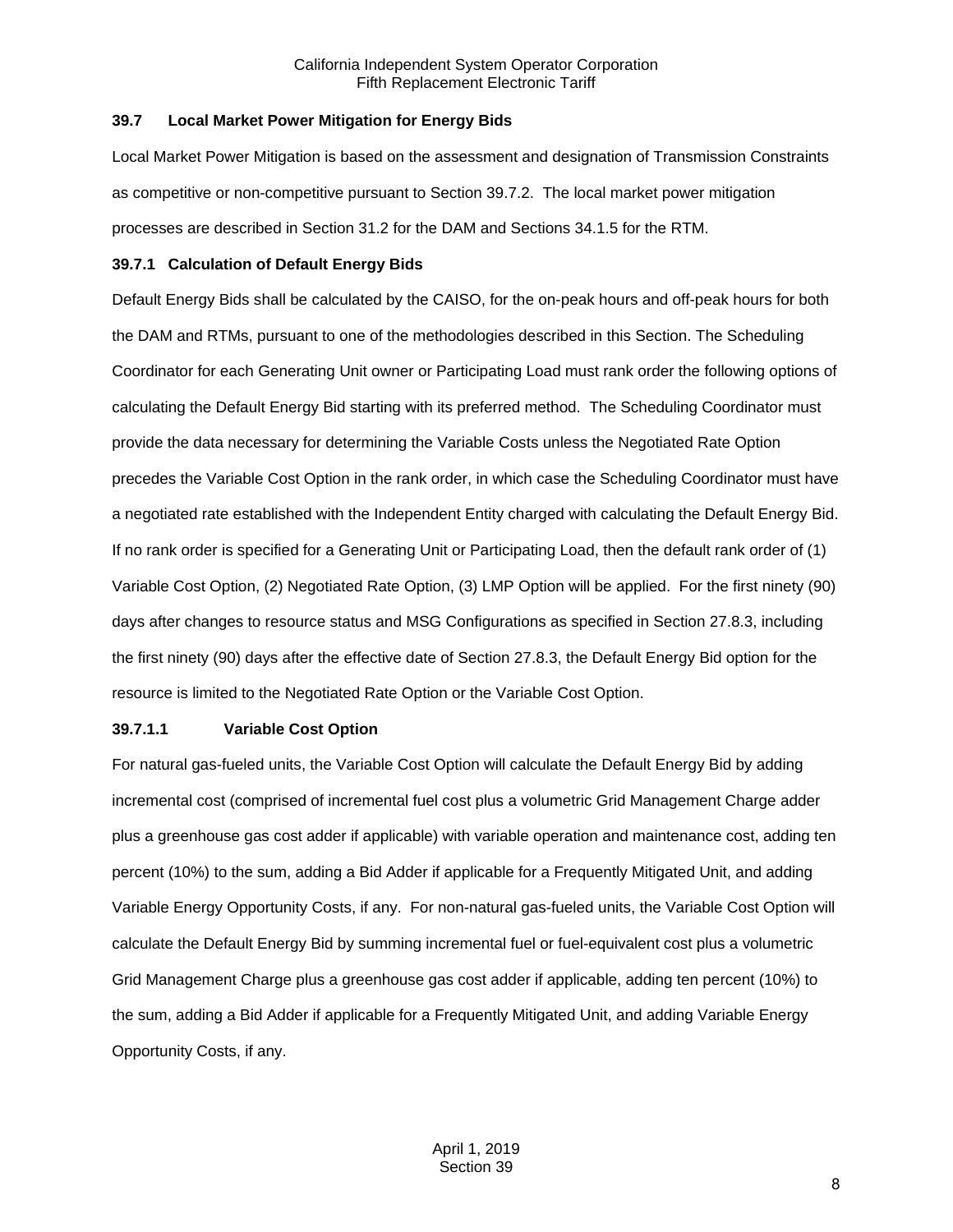#### **39.7.1.1.1 Incremental Cost Calculation Under the Variable Cost Option**

#### **39.7.1.1.1.1 Natural Gas-Fired Resources**

(a) **Calculation of incremental fuel cost** - For natural gas-fueled units, incremental fuel cost is calculated based on an incremental heat rate curve multiplied by the natural gas price calculated as described below.

Resource owners shall submit to the CAISO average heat rates (Btu/kWh) measured for at least two (2) and up to eleven (11) generating operating points (MW), where the first and last operating points refer to the minimum and maximum operating levels (i.e., PMin and PMax), respectively. The average heat rate curve formed by the (Btu/kWh, MW) pairs is a piece-wise linear curve between operating points, and two (2) average heat rate pairs yield one (1) incremental heat rate segment that spans two (2) consecutive operating points. The incremental heat rates (Btu/kWh) in the incremental heat rate curve are calculated by converting the average heat rates submitted by resource owners to the CAISO to requirements of heat input (Btu/h) for each of the operating points and dividing the changes in requirements of heat input from one (1) operating point to the next by the changes in MW between two (2) consecutive operating points as specified in the Business Practice Manual. For each segment representing operating levels below eighty (80) percent of the unit's PMax, the incremental heat rate is limited to the maximum of the average heat rates for the two (2) operating points used to calculate the incremental heat rate segment.

The unit's final incremental fuel cost curve is calculated by multiplying this incremental heat rate curve by the applicable natural gas price, and then, if necessary, applying a leftto-right adjustment to ensure that the final incremental cost curve is monotonically nondecreasing. Heat rate

(b) **Calculation of greenhouse gas cost adder** - For each natural gas-fired resource registered with the California Air Resources Board as having a greenhouse gas compliance obligation, the CAISO will calculate a greenhouse gas cost adder as the product of the resource's incremental heat rate, the greenhouse gas emissions rate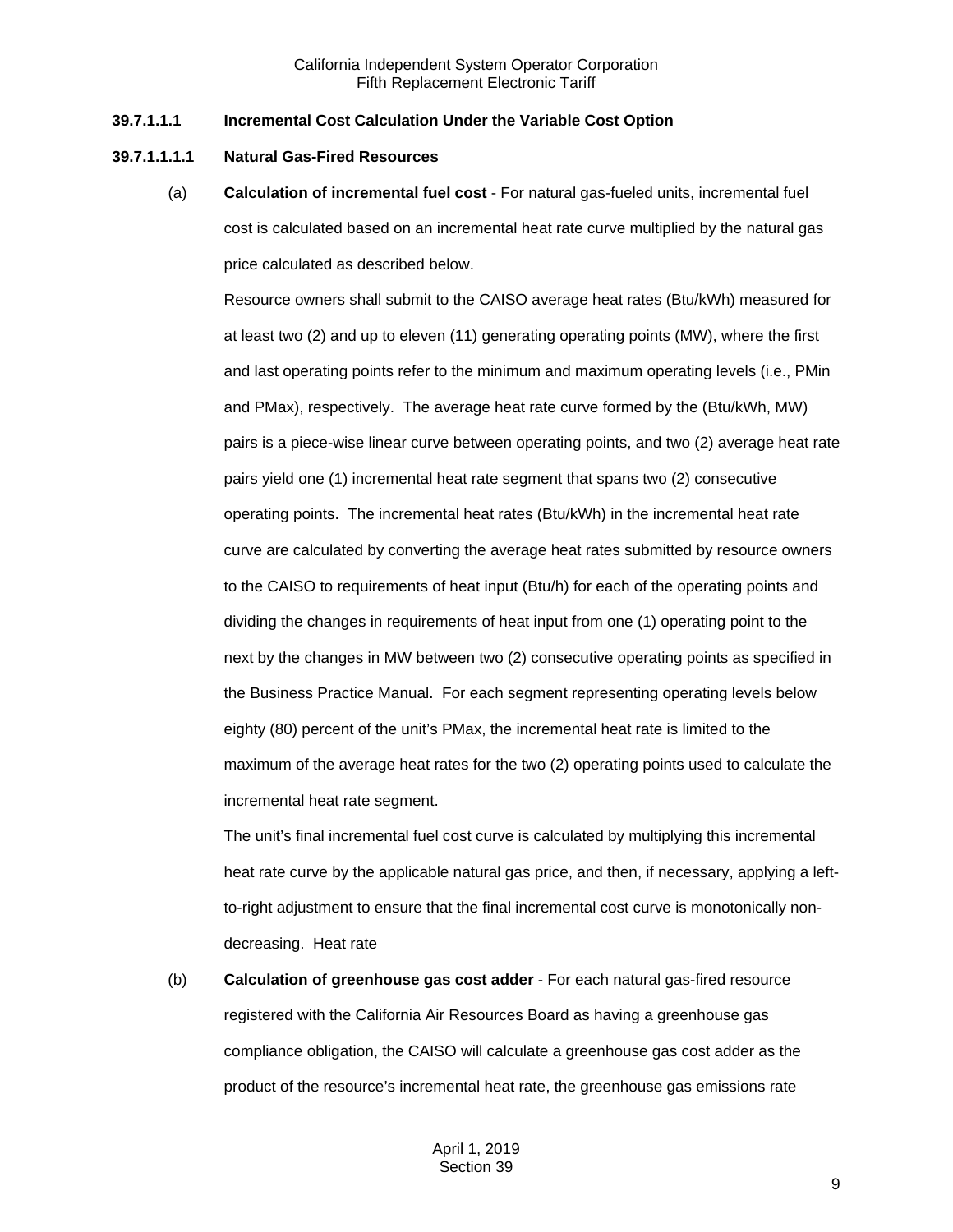authorized by the California Air Resources Board, and the applicable Greenhouse Gas Allowance Price.

(c) **Calculation of volumetric Grid Management Charge adder** - For each natural gasfired resource, the CAISO will include a volumetric Grid Management Charge adder that consists of: (i) the Market Services Charge; (ii) the System Operations Charge; and (iii) the Bid Segment Fee divided by the MW in the Bid segment

## **39.7.1.1.1.2 Non-Natural Gas-Fired Resources**

For non-natural gas-fueled units, incremental fuel cost is calculated based on an average cost curve as described below.

Resource owners for non-natural gas-fueled units shall submit to the CAISO average fuel or fuel equivalent costs (\$/MW) measured for at least two (2) and up to eleven (11) generating operating points (MW), where the first and last operating points refer to the minimum and maximum operating levels (i.e., PMin and PMax), respectively. The average cost curve formed by the (\$/MWh, MW) pairs is a piece-wise linear curve between operating points, and two (2) average cost pairs yield one (1) incremental cost segment that spans two (2) consecutive operating points. For each segment representing operating levels below eighty (80) percent of the unit's PMax, the incremental cost rate is limited to the maximum of the average cost rates for the two (2) operating points used to calculate the incremental cost segment. The unit's final incremental fuel cost curve is then adjusted, if necessary, applying a left-to-right adjustment to ensure that the final incremental cost curve is monotonically non-decreasing. The CAISO will include, if applicable: (i) greenhouse gas allowance costs for each non-natural gas-fired resource registered with the California Air Resources Board as having a greenhouse gas compliance obligation, as provided to the CAISO by the Scheduling Coordinator for the resource; and (ii) a volumetric Grid Management Charge adder that consists of: (i) the Market Services Charge; (ii) the System Operations Charge; and (iii) the Bid Segment Fee divided by the MW in the Bid segment. Cost curves shall be stored, updated, and validated in the Master File.

## **39.7.1.1.1.3 Calculation of Natural Gas Price**

(a) The CAISO will use different gas price indices for the Day-Ahead Market and the Real-Time Market. If a gas price index is unavailable for any reason, the CAISO will use the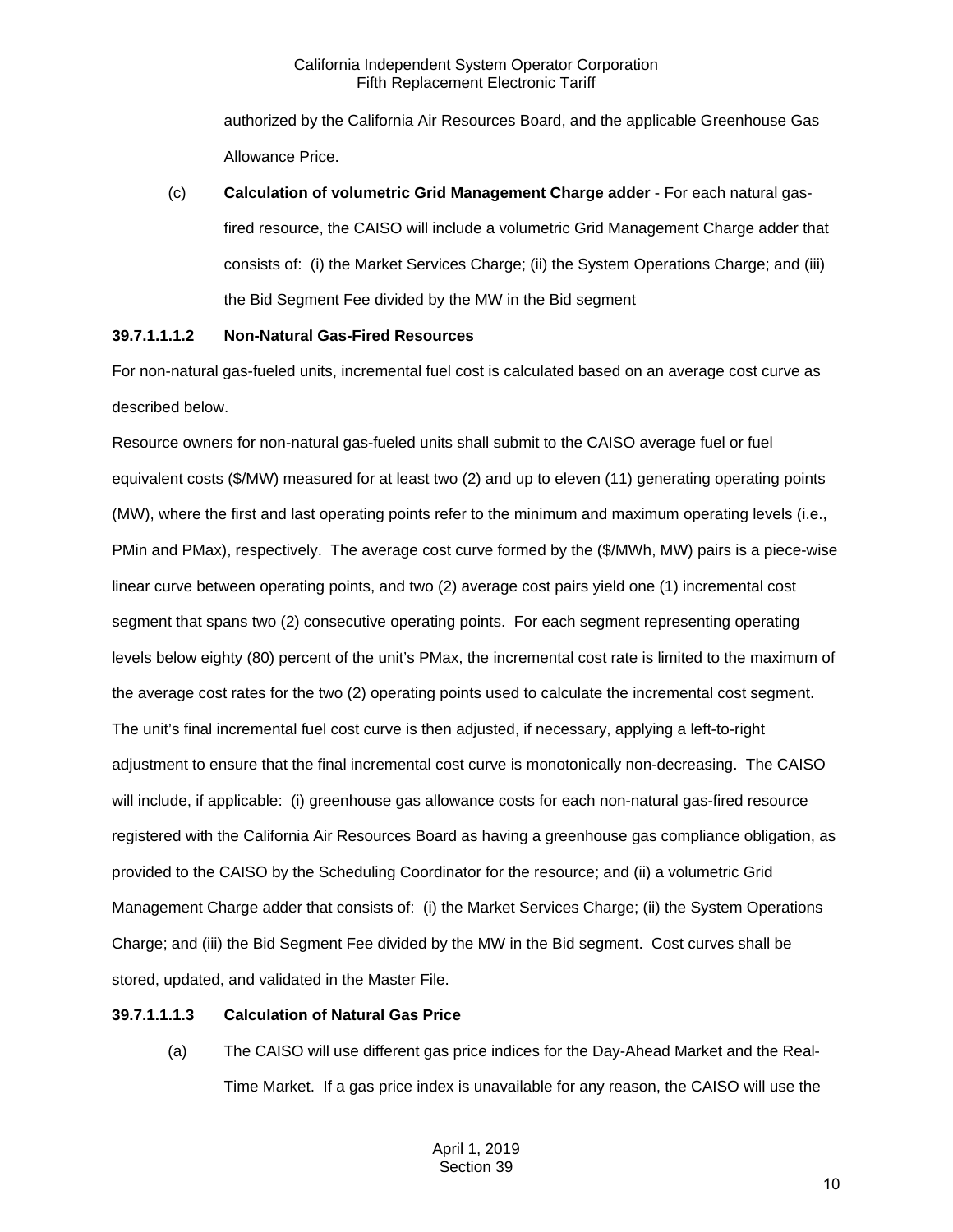most recent available gas price index as set forth in Section 39.7.1.1.1.3(c).

- (b) For the Day-Ahead Market, the CAISO will use a gas price index based on natural gas prices reported by the Intercontinental Exchange one (1) day prior to the applicable Trading Day between 8:00 and 9:00 a.m. Pacific Time for natural gas deliveries on the Trading Day, which is a volume-weighted average price calculated by the Intercontinental Exchange based on trades transacted that day on the Intercontinental Exchange during its next-day trading window.
- (c) For the Real-Time Market, the CAISO will calculate a gas price index using at least two (2) prices from two (2) or more of the following publications: Natural Gas Intelligence, SNL Energy/BTU's Daily Gas Wire, Platt's Gas Daily, and the Intercontinental Exchange. The CAISO will update the gas price indices for the Real-Time Market between 19:00 and 22:00 Pacific Time using natural gas prices published one (1) day prior to the applicable Trading Day for natural gas deliveries on the Trading Day, unless gas prices are not published on that day, in which case the CAISO will use the most recently published prices that are available.

## **39.7.1.1.1.4 Calculation of Greenhouse Gas Allowance Price**

To calculate the Greenhouse Gas Allowance Price, the CAISO will average two prices from the following vendors: the Intercontinental Exchange and ARGUS. If a greenhouse gas price from a vendor is unavailable for any reason, the CAISO will use the most recent available greenhouse gas price from that vendor. If for any reason the CAISO cannot calculate a Greenhouse Gas Allowance Price, it will use the most recently calculated value. The CAISO will update the Greenhouse Gas Allowance Price by approximately 22:00 Pacific Time each day (T). The daily Greenhouse Gas Allowance Price will be used in the next day's Real-Time Market (T+1) and in the Day-Ahead Market for the following Trading Day (T+2). The CAISO will calculate each Greenhouse Gas Allowance Price during a year using prices for greenhouse gas allowances from that same year.

## **39.7.1.1.2 Variable Operation and Maintenance Cost Under the Variable Cost Option**

The default value for the variable operation and maintenance cost portion will vary by fuel source or technology as follows: (1) solar \$0.00/MWh; (2) nuclear \$1.00/MWh; (3) coal \$2.00/MWh; (4) wind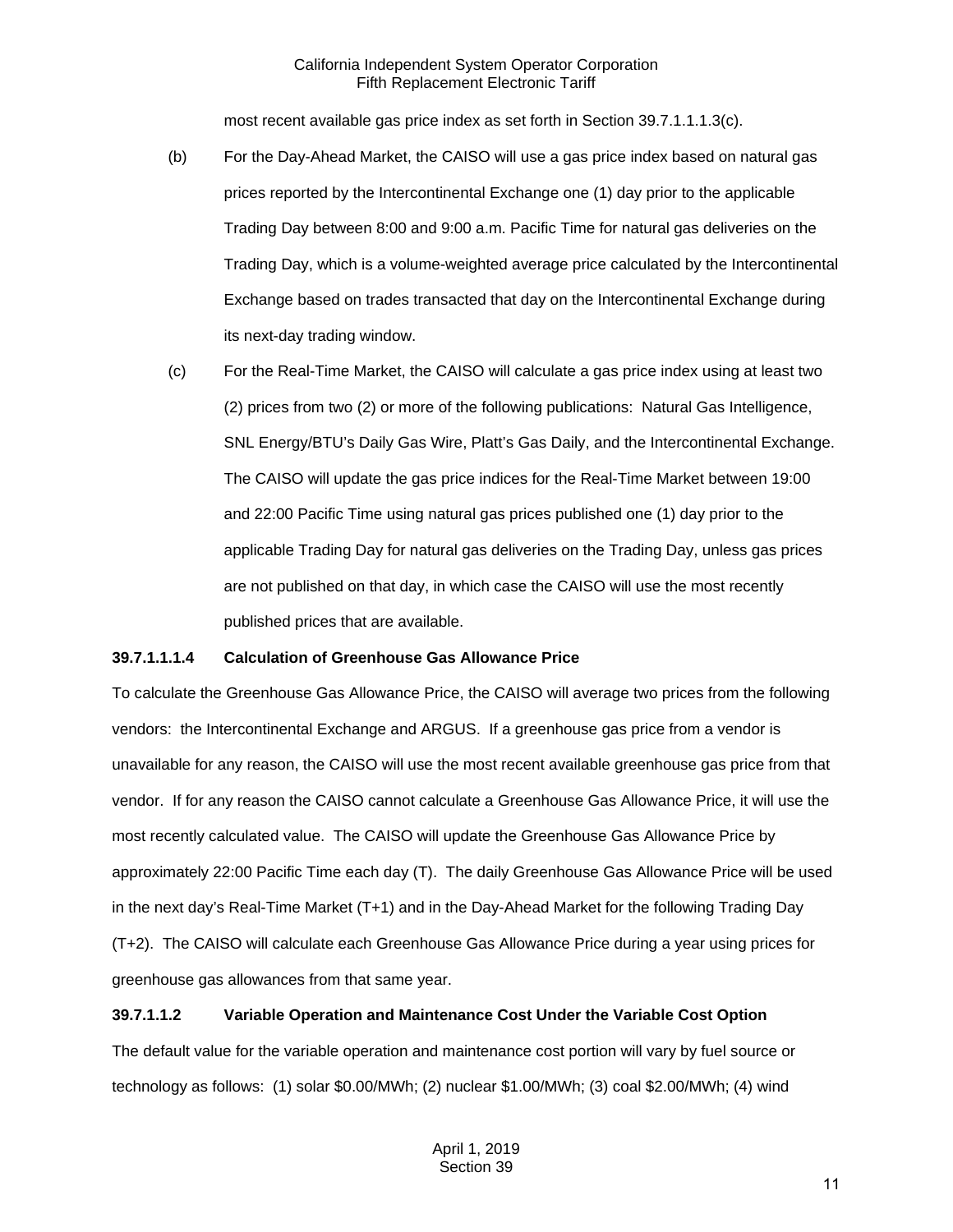\$2.00/MWh; (5) hydro \$2.50/MWh; (6) natural gas-fired combined cycle and steam units \$2.80/MWh; (7) geothermal \$3.00 WMh; (8) landfill gas \$4.00/MWh; (9) combustion turbines and reciprocating engines \$4.80/MWh; and (10) biomass \$5.00/MWh. Resource specific values may be negotiated with the CAISO or the Independent Entity charged with calculating the Default Energy Bid. Default operation and maintenance values as well as any negotiated values will also be used to calculate Minimum Load Costs pursuant to Section 30.4.

## **39.7.1.1.3 Variable Energy Opportunity Costs Under the Variable Cost Option**

The CAISO will determine eligibility for Variable Energy Opportunity Costs for Use-Limited Resources pursuant to Section 30.4.1.1.6.

#### **39.7.1.2 LMP Option**

The CAISO will calculate the LMP Option for the Default Energy Bid as a weighted average of the lowest quartile of LMPs at the Generating Unit PNode in periods when the unit was Dispatched during the preceding ninety (90) day period for which LMPs that have passed the price validation and correction process set forth in Section 35 are available. The weighted average will be calculated based on the quantities Dispatched within each segment of the Default Energy Bid curve. Each Bid segment created under the LMP Option for Default Energy Bids will be subject to a feasibility test, as set forth in a Business Practice Manual, to determine whether there are a sufficient number of data points to allow for the calculation of an LMP based Default Energy Bid. The feasibility test is designed to avoid excessive volatility of the Default Energy Bid under the LMP Option that could result when calculated based on a relatively small number of prices.

#### **39.7.1.3 Negotiated Rate Option**

#### **39.7.1.3.1 Submission Process**

Scheduling Coordinators that elect the Negotiated Rate Option for the Default Energy Bid shall submit a proposed Default Energy Bid along with supporting information and documentation as described in a BPM. Within ten (10) Business Days of receipt, the CAISO or an Independent Entity selected by the CAISO will provide a written response. If the CAISO or Independent Entity accepts the proposed Default Energy Bid, it will generally become effective within eleven (11) Business Days from the date of acceptance by the CAISO and remain in effect until: (1) the Default Energy Bid is modified by FERC; (2)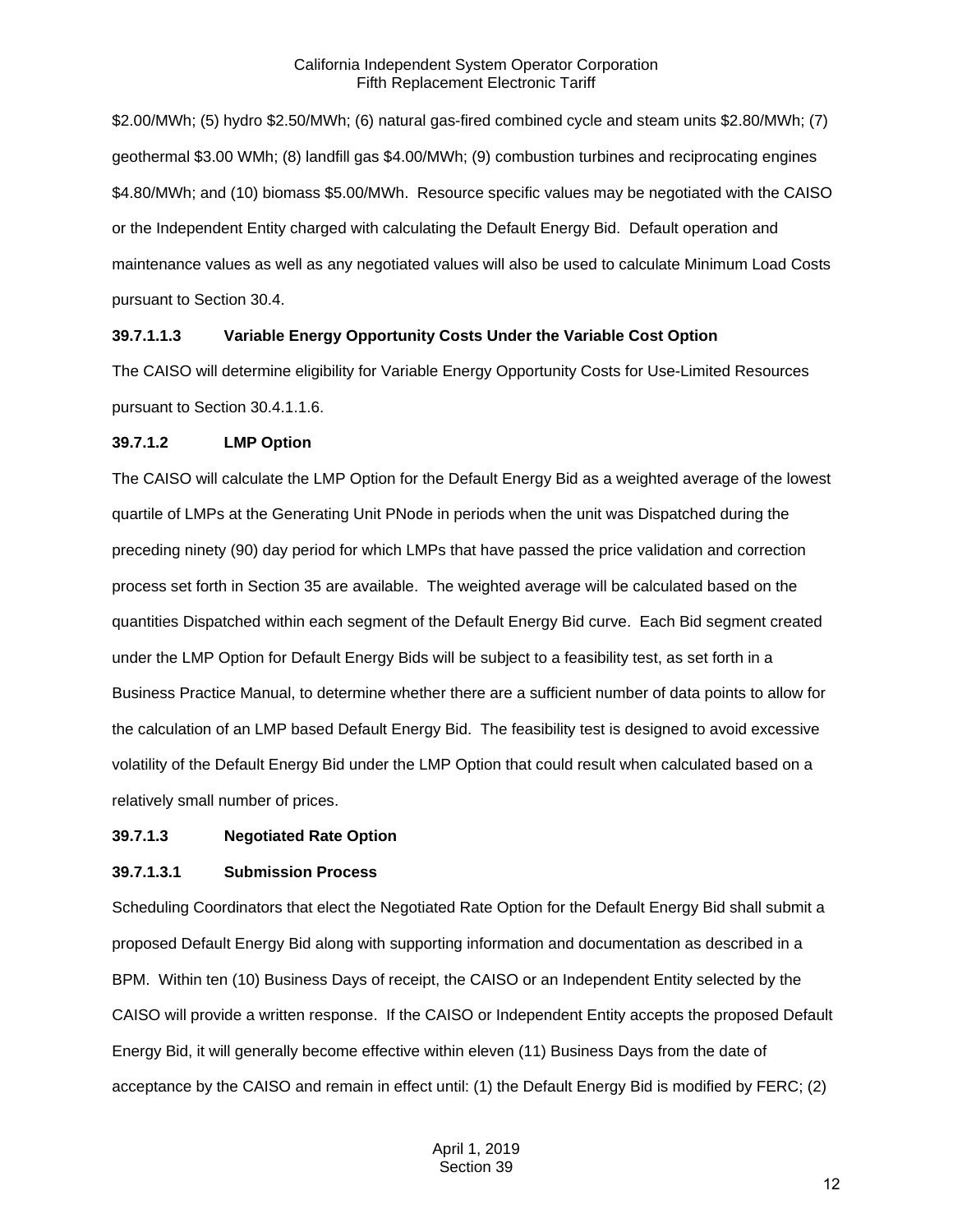the Default Energy Bid is modified by mutual agreement of the CAISO and the Scheduling Coordinator; or (3) the Default Energy Bid expires, is terminated or is modified pursuant to any agreed upon term or condition or pertinent FERC order.

If the CAISO or Independent Entity selected by the CAISO does not accept the proposed Default Energy Bid, the CAISO or Independent Entity selected by the CAISO and the Scheduling Coordinator shall enter a period of good faith negotiations that terminates sixty (60) days following the date of submission of a proposed Default Energy Bid by a Scheduling Coordinator. If at any time during this period, the CAISO or Independent Entity selected by the CAISO and the Scheduling Coordinator agree upon the Default Energy Bid, it will generally become effective within eleven (11) Business Days of the date of agreement and remain in effect until: (1) the Default Energy Bid is modified by FERC; (2) the Default Energy Bid is modified by mutual agreement of the CAISO and the Scheduling Coordinator; or (3) the Default Energy Bid expires, is terminated or is modified pursuant to any agreed upon term or condition or pertinent FERC order.

If by the end of the sixty (60)-day period the CAISO or Independent Entity selected by the CAISO and the Scheduling Coordinator fail to agree on the Default Energy Bid to be used under the Negotiated Rate Option, the Scheduling Coordinator has the right to file a proposed Default Energy Bid with FERC pursuant to Section 205 of the Federal Power Act.

During the sixty (60)-day period following the submission of a proposed negotiated Default Energy Bid by a Scheduling Coordinator, and pending FERC's acceptance in cases where the CAISO or Independent Entity selected by the CAISO fail to agree on the Default Energy Bid for use under the Negotiated Rate Option and the Scheduling Coordinator filed a proposed Default Energy Bid with FERC pursuant to Section 205 of the Federal Power Act, the Scheduling Coordinator has the option of electing to use any of the other options available pursuant to Section 39.7. If the Scheduling Coordinator does not elect to use any of the other options available pursuant to Section 39.7, or if sufficient data do not exist to calculate a Default Energy Bid using any of these options, the CAISO may establish a temporary Default Energy Bid as specified in Section 39.7.1.5.

Any negotiated Default Energy Bid for a resource that includes an opportunity cost component as of April 1, 2019, will remain in effect, subject to the CAISO's renegotiation rights pursuant to Section 39.7.1.3.2.1,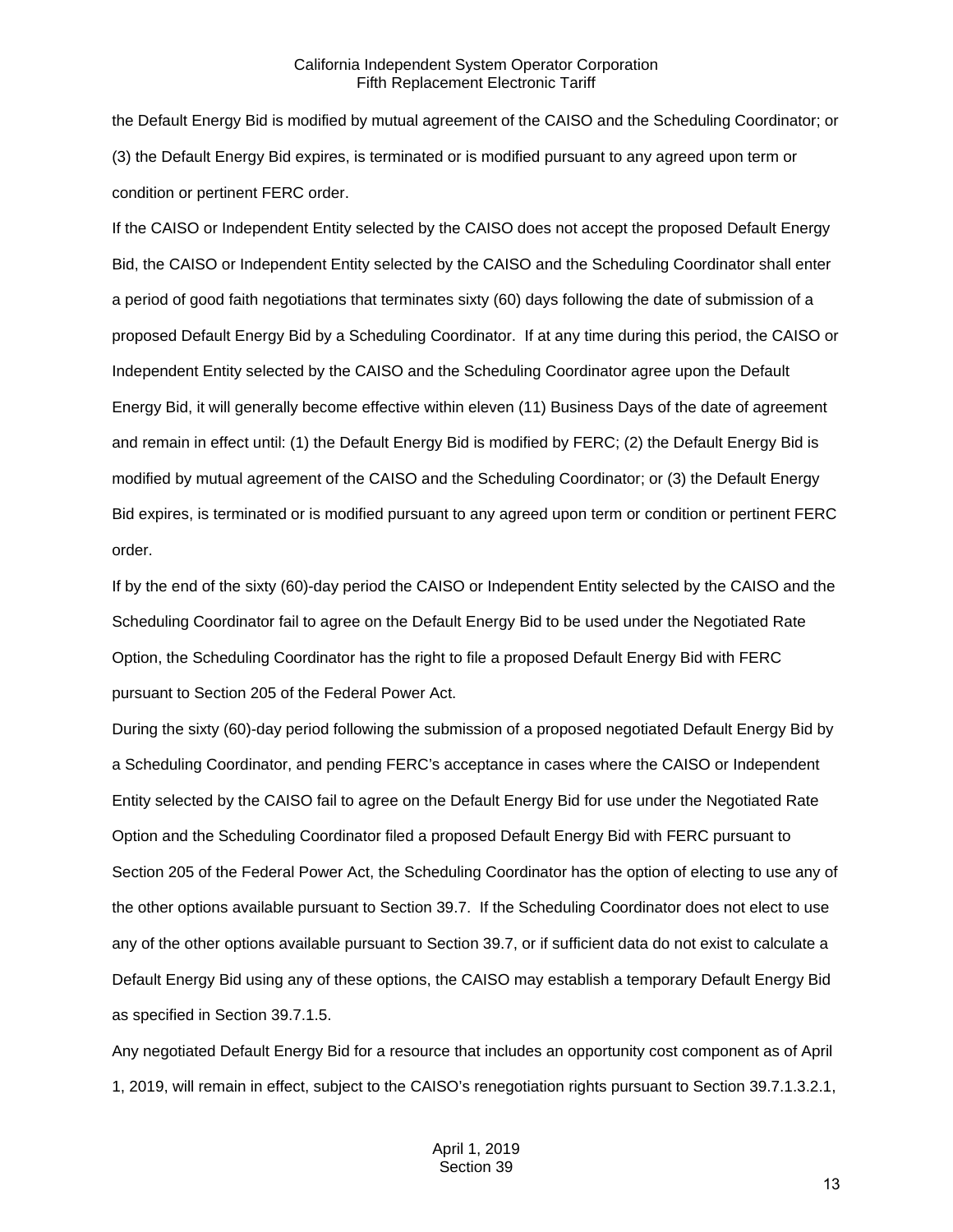unless the Scheduling Coordinator pursues an Opportunity Cost pursuant to Section 30.4.1.1.6.1.2. If a Scheduling Coordinator pursues an Opportunity Cost pursuant to Section 30.4.1.1.6.1.2, the Scheduling Coordinator must either elect the Variable Cost Default Energy Bid or the CAISO will renegotiate the negotiated Default Energy Bid to, at a minimum, utilize the Variable Energy Opportunity Cost as a component of the negotiated Default Energy Bid in place of any previously negotiated Opportunity Cost value.

## **39.7.1.3.2 Negotiated Values and Informational Filings**

## **39.7.1.3.2.1 Renegotiation of Values**

The CAISO may require the renegotiation of any components including adders or interim adders for major maintenance expenses determined pursuant to Sections 30.4.1.1.1, 30.4.1.1.2, and 30.4.1.1.4, any Opportunity Costs negotiated pursuant to Section 30.4.1.1.6.3, any Default Energy Bids negotiated pursuant to this Section 39.7.1.3, any temporary Default Energy Bids established pursuant to Section 39.7.1.5, or any custom operation and maintenance adders negotiated pursuant to Section 39.7.1.1.2, that have become outdated, are possibly erroneous, or for which the Scheduling Coordinator has changed. In the renegotiation process, the CAISO may review and propose modifications to such values, and may require the Scheduling Coordinator to provide updated information to support continuation of such values.

## **39.7.1.3.2.2 Informational Filings with FERC**

The CAISO shall make an informational filing with FERC of any adders or interim adders for major maintenance expenses determined pursuant to Sections 30.4.1.1.1, 30.4.1.1.2, and 30.4.1.1.4, any Opportunity Costs calculated pursuant to Section 30.4.1.1.6.2 or negotiated pursuant to Section 30.4.1.1.6.3, any Default Energy Bids negotiated pursuant to this Section 39.7.1.3, any temporary Default Energy Bids established pursuant to Section 39.7.1.5, or any custom operations and maintenance adders negotiated pursuant to Section 39.7.1.1.2, no later than seven (7) days after the end of the month in which the Default Energy or operations and maintenance values were established.

## **39.7.1.4 Frequently Mitigated Unit Option**

A Frequently Mitigated Unit that is eligible for a Bid Adder may select a fourth Default Energy Bid option, which is equal to the Variable Cost Option plus the Bid Adder as described in Section 39.7.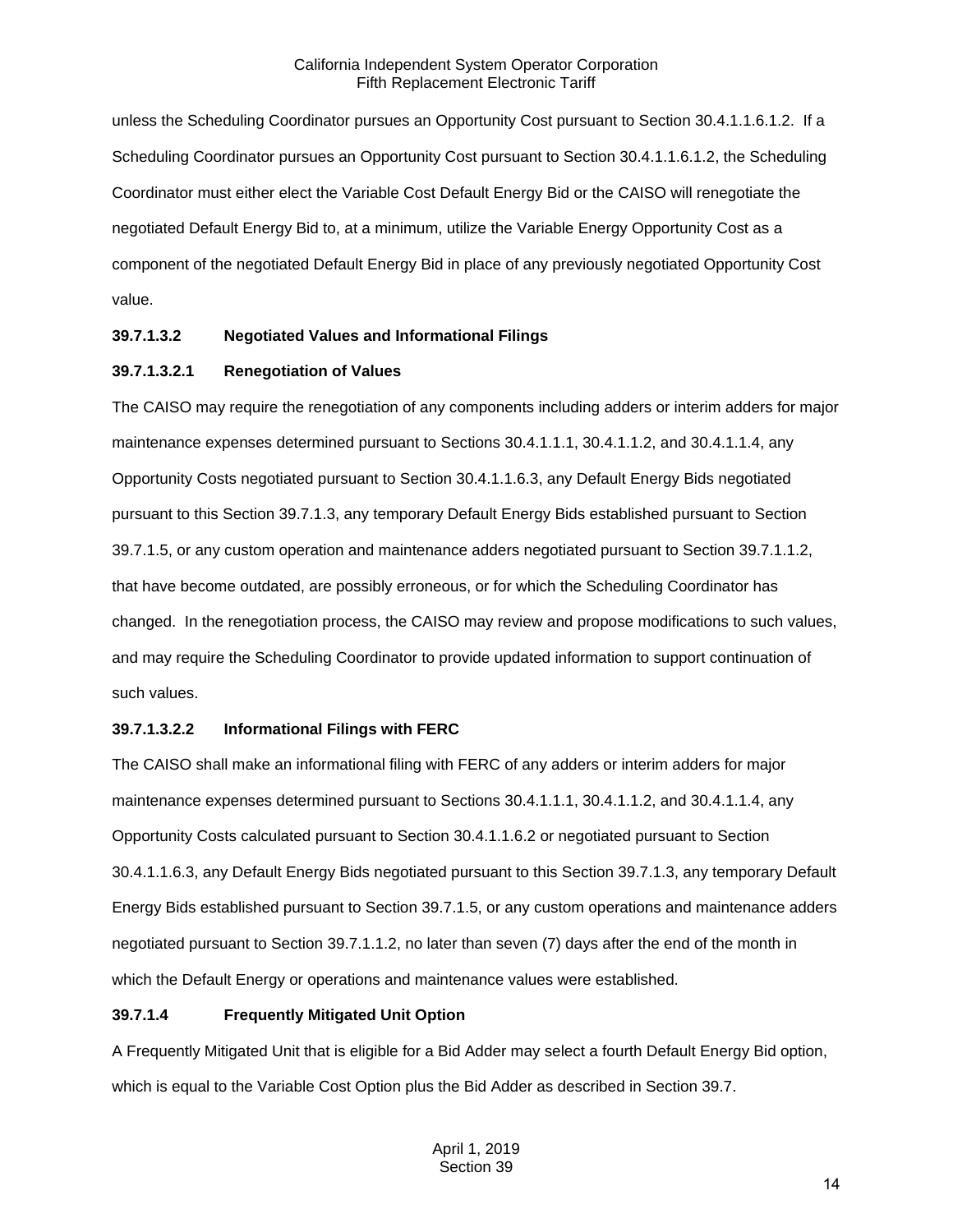#### **39.7.1.5 Temporary Default Energy Bid**

If the Scheduling Coordinator does not elect to use any of the other options available pursuant to Section 39.7.1, or if sufficient data do not exist to calculate a Default Energy Bid using any of the available options, the CAISO will first seek to obtain from the Scheduling Coordinator any additional data required for calculating the Default Energy Bid options available pursuant to 39.7.1. If the provision of additional data by a Scheduling Coordinator results in additional or modified Default Energy Bid options pursuant to 39.7.1, the Scheduling Coordinator will have another opportunity to elect one of these options as its temporary Default Energy Bid. If the Scheduling Coordinator does not elect to use any of the options available pursuant to Section 39.7.1, or if sufficient data still do not exist to calculate a Default Energy Bid using any of the available options, the CAISO may establish a temporary Default Energy Bid based on one or more of the following: (1) operating cost data, opportunity cost, and other appropriate input from the Market Participant; (2) the CAISO's estimated operating costs of the Electric Facility, taking the best information available to the CAISO; (3) an appropriate average of competitive Bids of one or more similar Electric Facilities; or (4) any of the other options for determining a Default Energy Bid for which data are available.

#### **39.7.1.6 Default Energy Bids for RMR Units**

The available capacity in excess of the Maximum Net Dependable Capacity (MNDC) specified in the RMR Contract up to the maximum generation capacity (PMax) is subject to Local Market Power Mitigation. The Scheduling Coordinator for the RMR Unit must rank order its preferences between the Variable Cost Option, the LMP Option, and the Negotiated Rate Option, which shall be the default rank order if no rank order is specified by the Scheduling Coordinator. These preferences will be used to determine the Default Energy Bids for the capacity between the MNDC and PMax. RMR Proxy Bids for RMR Units based on contractually specified costs are used in lieu of Default Energy Bids for the contractual RMR Unit capacity between the minimum generating capacity (PMin) and the MNDC. The CAISO or Independent Entity will concatenate these two calculation methodologies (for calculating RMR Proxy Bids and Default Energy Bids for RMR Units) and will adjust them for monotonicity without lowering any price on either curve to create a single Energy Bid Curve to be used in the MPM processes as described in Sections 31 and 33 for the DAM and RTM, respectively. RMR Units are not eligible to

15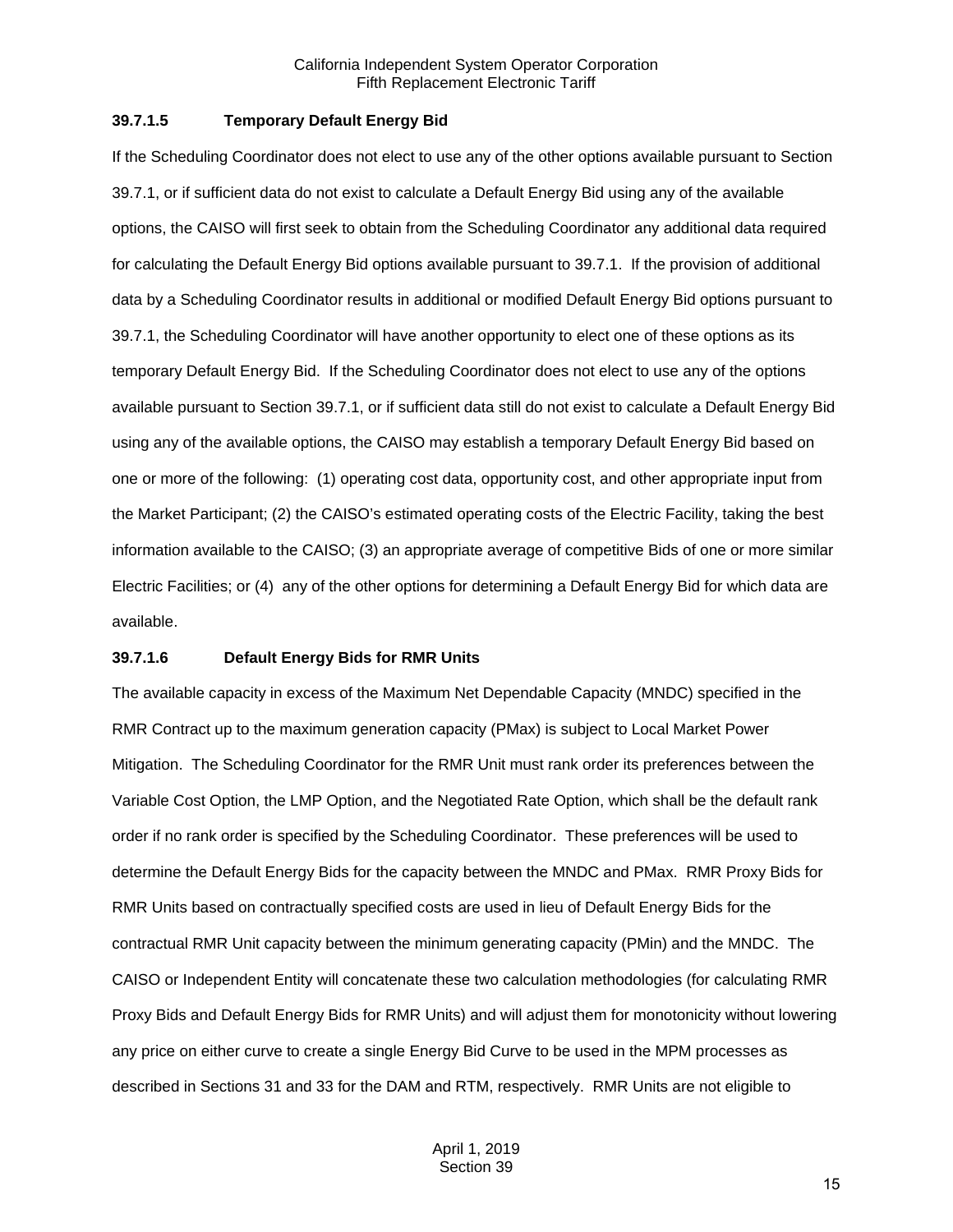receive a Bid Adder pursuant to Section 39.8 for contractual RMR Unit capacity between PMin and MNDC.

## **39.7.1.7 Filings with FERC to Recover Actual Marginal Fuel Procurement Costs**

A Scheduling Coordinator for a resource subject to any of the Default Energy Bid Options in Section 39.7.1 may seek to recover actual marginal fuel procurement costs pursuant to a filing with FERC in accordance with Section 30.12.

## <span id="page-15-0"></span>**39.7.2 Competitive Path Designation**

## **39.7.2.1 Timing of Assessments**

For the DAM and RTM, the CAISO will make assessments and designations of whether Transmission Constraints are competitive or non-competitive as part of the MPM runs associated with the DAM and RTM, respectively. Only binding Transmission Constraints determined by the MPM process will be assessed in the applicable market.

## **39.7.2.2 Criteria**

- (A) Notwithstanding the provisions in Section 39.7.2.2(B), when the CAISO enforces the natural gas constraint pursuant to Section 27.11, the CAISO may deem selected internal constraints to be non-competitive for specific days or hours based on its determination that actual electric supply conditions may be non-competitive due to anticipated electric supply conditions in the Southern California Gas Company and San Diego Gas & Electric Company gas regions.
- (B) Subject to Section 39.7.3, for the DAM and RTM, a Transmission Constraint will be noncompetitive only if the Transmission Constraint fails the dynamic competitive path assessment pursuant to this Section 39.7.2.2.
	- (a) Transmission Constraints for the DAM As part of the MPM process associated with the DAM, the CAISO will designate a Transmission Constraint for the DAM as noncompetitive when the fringe supply of counter-flow to the Transmission Constraint from all portfolios of suppliers that are not identified as potentially pivotal is less than the demand for counter-flow to the Transmission Constraint. For purposes of determining whether to designate a Transmission Constraint as non-competitive pursuant to this Section 39.7.2.2(a):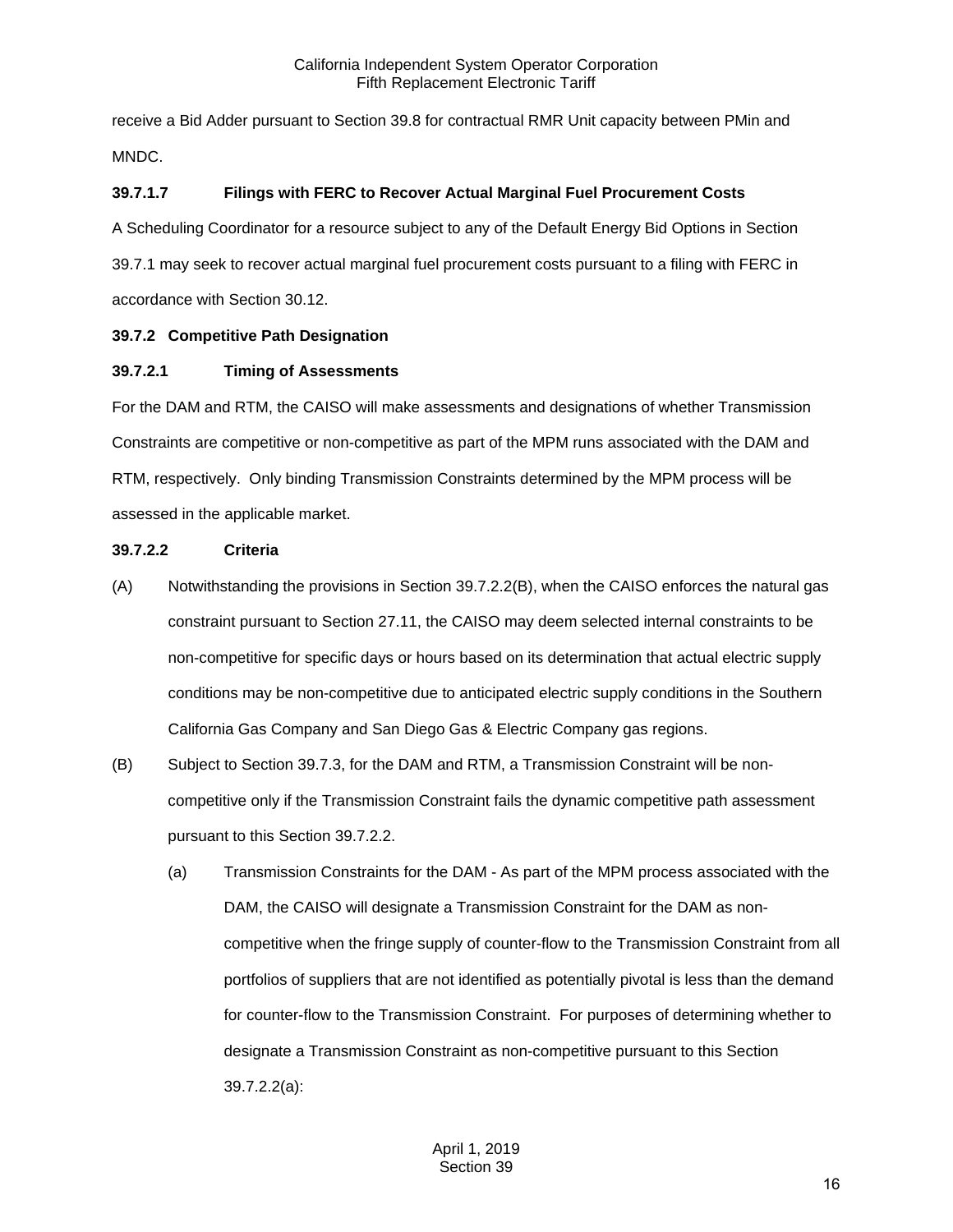- (i) Counter-flow to the Transmission Constraint means the delivery of Power from a resource to the system load distributed reference bus. If counter-flow to the Transmission Constraint is in the direction opposite to the market flow of Power to the Transmission Constraint, the counter-flow to the Transmission Constraint is calculated as the shift factor multiplied by the resource's scheduled Power. Otherwise, counter-flow to the Transmission Constraint is zero.
- (ii) Fringe supply of counter-flow to the Transmission Constraint means all available capacity from internal resources not controlled by the identified potentially pivotal suppliers and all internal Virtual Supply Awards not controlled by the identified potentially pivotal suppliers that provide counter-flow to the Transmission Constraint. Available capacity reflects the highest capacity of a resource's Energy Bid adjusted for Self-Provided Ancillary Services and derates.
- (iii) Demand for counter-flow to the Transmission Constraint means all internal dispatched Supply and Virtual Supply Awards that provide counter-flow to the Transmission Constraint.
- (iv) Potentially pivotal suppliers mean the three (3) portfolios of net sellers that control the largest quantity of counter-flow supply to the Transmission Constraint.
- (v) Portfolio means the effective available internal generation capacity under the control of the Scheduling Coordinator and/or Affiliate determined pursuant to Section 4.5.1.1.12 and all effective internal Virtual Supply Awards of the Scheduling Coordinator and/or Affiliate. Effectiveness in supplying counter-flow is determined by scaling generation capacity and/or Virtual Supply Awards by the shift factor from that location to the Transmission Constraint being tested.
- (vi) A portfolio of a net seller means any portfolio that is not a portfolio of a net buyer. A portfolio of a net buyer means a portfolio for which the average daily net value of Measured Demand minus Supply over a twelve (12) month period is positive. The average daily net value is determined for each portfolio by subtracting, for each Trading Day, Supply from Measured Demand and then averaging the daily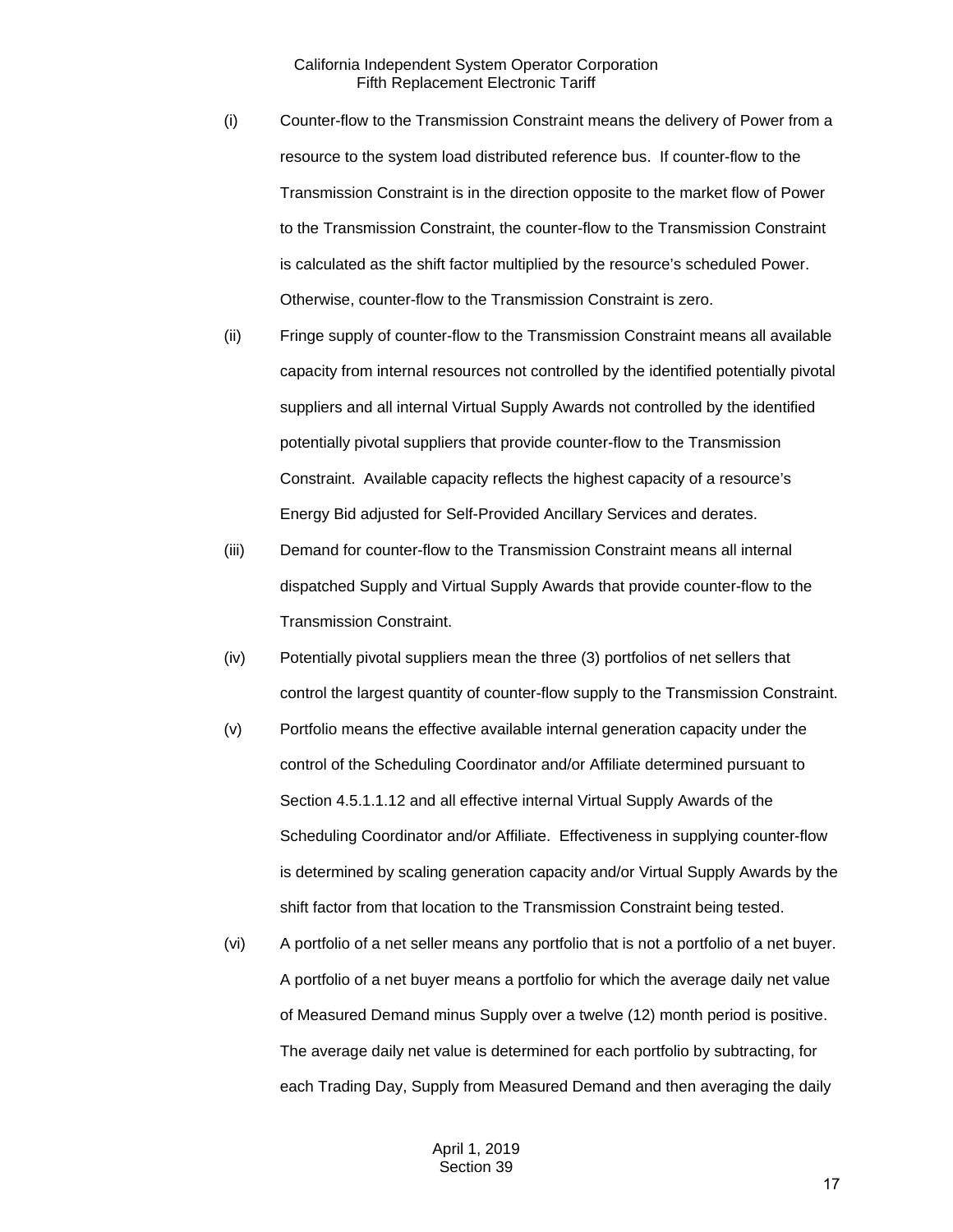value for all Trading Days over the twelve (12) month period. The CAISO will calculate whether portfolios are portfolios of net buyers in the third month of each calendar quarter and the calculations will go into effect at the start of the next calendar quarter. The twelve (12) month period used in this calculation will be the most recent twelve (12) month period for which data is available. The specific mathematical formula used to perform this calculation will be set forth in a Business Practice Manual. Market Participants without physical resources will be deemed to be net sellers for purposes of this Section 39.7.2.2(a)(vi).

- (vii) In determining which Scheduling Coordinators and/or Affiliates control the resources in the three (3) identified portfolios, the CAISO will include resources and Virtual Supply Awards directly associated with all Scheduling Coordinator ID Codes associated with the Scheduling Coordinators and/or Affiliates, as well as all resources that the Scheduling Coordinators and/or Affiliates control pursuant to Resource Control Agreements registered with the CAISO as set forth Section 4.5.1.1.13. Resources identified pursuant to Resource Control Agreements will only be assigned to the portfolio of the Scheduling Coordinator that has control of the resource or whose Affiliate has control of the resource pursuant to the Resource Control Agreements.
- (b) Transmission Constraints for the RTM As part of the MPM processes associated with the RTM, the CAISO will designate a Transmission Constraint for the RTM as noncompetitive when the sum of the supply of counter-flow from all portfolios of potentially pivotal suppliers to the Transmission Constraint and the fringe supply of counter-flow to the Transmission Constraint from all portfolios of suppliers that are not identified as potentially pivotal is less than the demand for counter-flow to the Transmission Constraint. For purposes of determining whether to designate a Transmission Constraint as non-competitive pursuant to this Section 39.7.2.2(b):
	- (i) Counter-flow to the Transmission Constraint has the meaning set forth in Section 39.7.2.2(a)(i).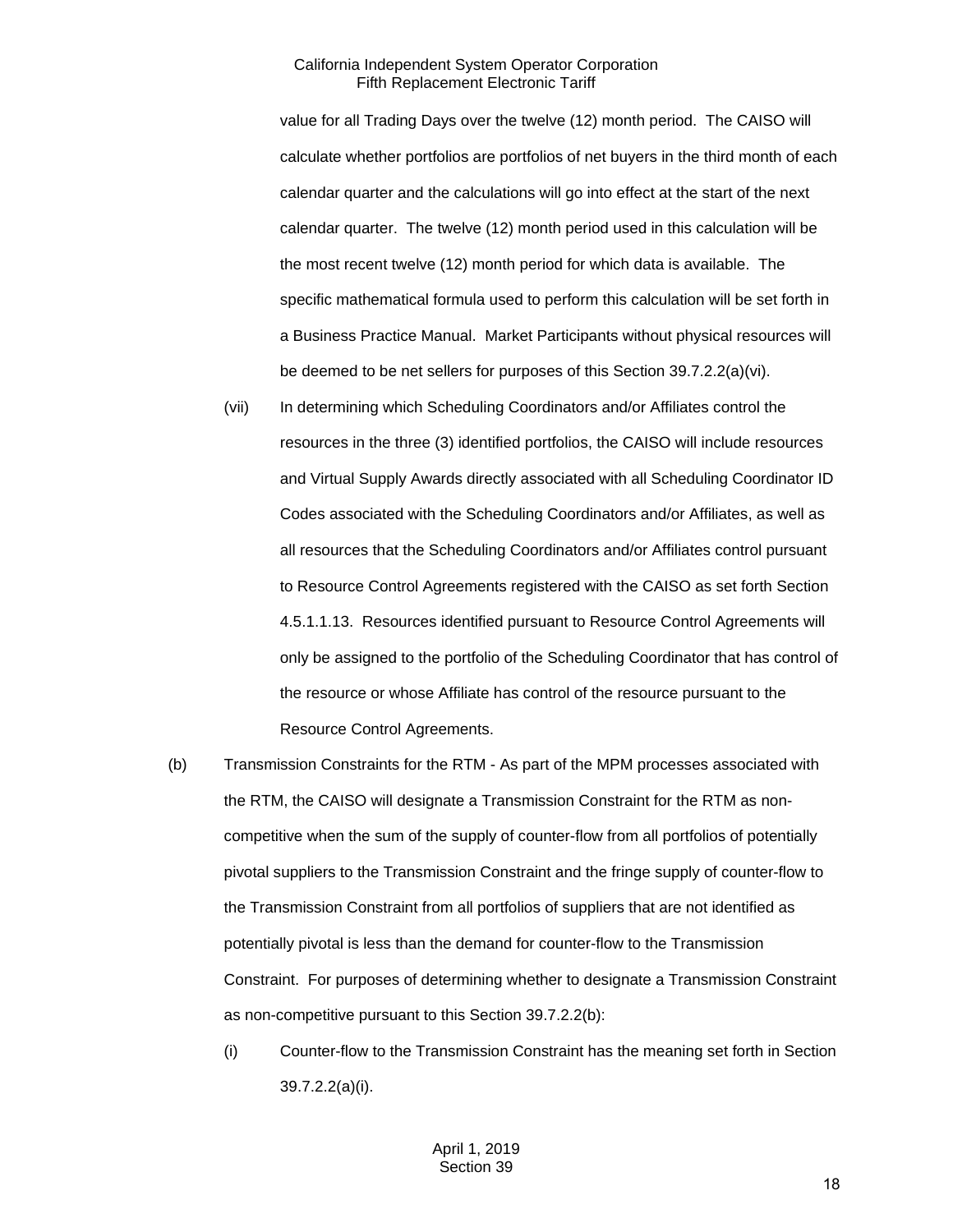- (ii) Supply of counter-flow from all portfolios of potentially pivotal suppliers to the Transmission Constraint means the minimum available capacity from internal resources controlled by the identified potentially pivotal suppliers that provide counter-flow to the Transmission Constraint. The minimum available capacity for the current market interval will reflect the greatest amount of capacity that can be physically withheld. The minimum available capacity is the lowest output level the resource could achieve in the current market interval given its dispatch in the last market interval and limiting factors including Minimum Load, Ramp Rate, Self-Provided Ancillary Services, Ancillary Service Awards (in the Real-Time Market only), and derates.
- (iii) Potentially pivotal suppliers mean the three (3) portfolios of net sellers that control the largest quantity of counter-flow supply to the Transmission Constraint that can be withheld. Counter-flow supply to the Transmission Constraint that can be withheld reflects the difference between the highest capacity and the lowest capacity of a resource's Energy Bid (not taking into account the Ramp Rate of the resource), measured from the Dispatch Operating Point for the resource in the immediately preceding fifteen (15) minute FMM interval or the preceding five (5) minute RTD interval, as applicable (taking into account the Ramp Rate of the resource), adjusted for Self-Provided Ancillary Services and derates in determining whether to designate a Transmission Constraint as noncompetitive for the RTM, or adjusted for Ancillary Service Awards and derates in determining whether to designate a Transmission Constraint as non-competitive for the RTM. In determining whether to designate a Transmission Constraint as non-competitive for the RTM, counter-flow supply to the Transmission Constraint that can be withheld also reflects the PMin of each Short Start Unit with a Start-Up Time of sixty (60) minutes or less that was off-line in the immediately preceding fifteen (15) minute interval of the FMM. In determining whether to designate a Transmission Constraint as non-competitive for the FMM, counter-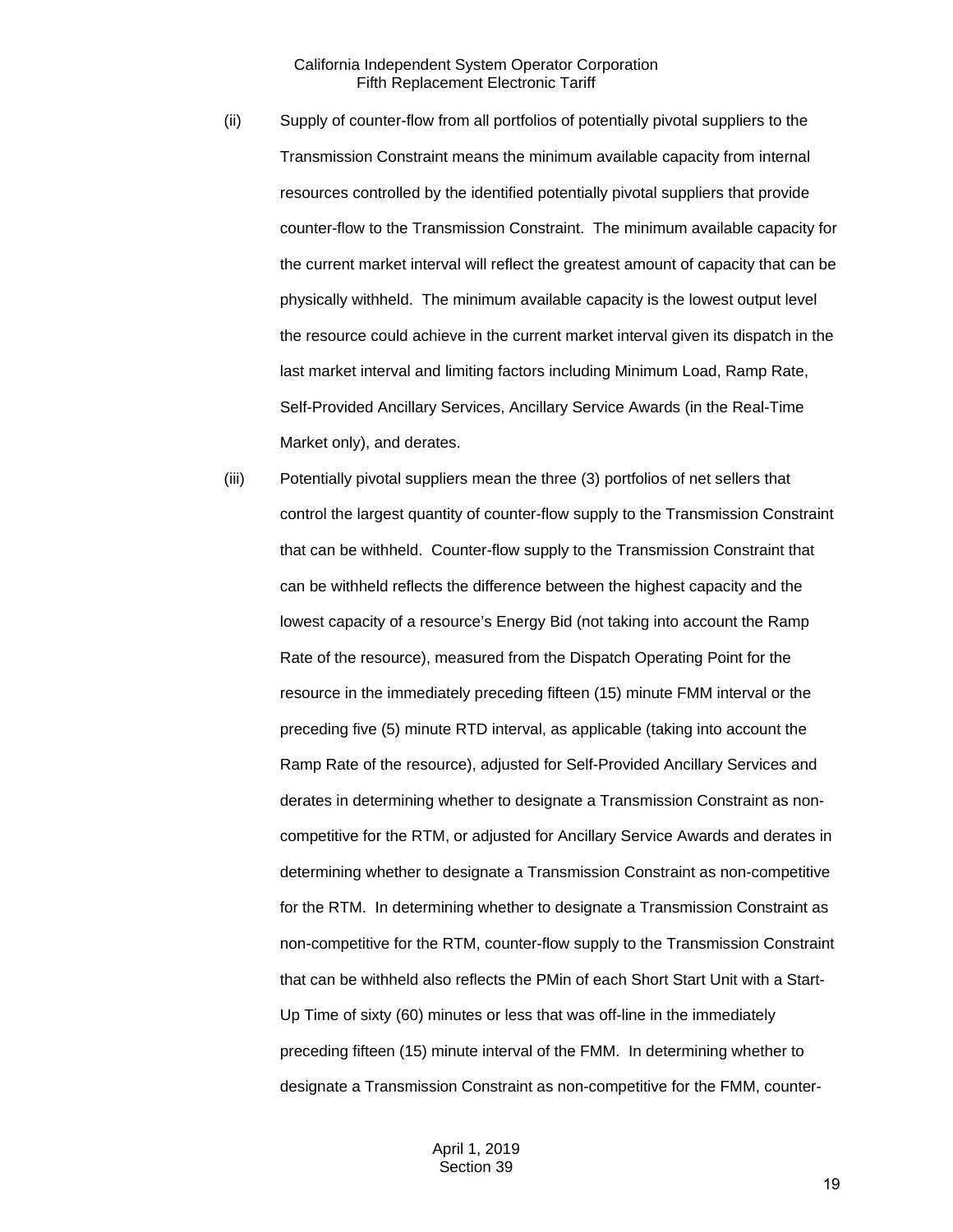flow supply to the Transmission Constraint that can be withheld also reflects the PMin of each Short Start Unit with a Start-Up Time of fifteen (15) minutes or less that was off-line in the immediately preceding fifteen (15) minute interval.

- (iv) Portfolio means the effective available internal generation capacity under the control of the Scheduling Coordinator and/or Affiliate determined pursuant to Sections 4.5.1.1.12 and 39.7.2.2(a)(vii). Effectiveness in supplying counter-flow is determined by scaling generation capacity by the shift factor from that location to the Transmission Constraint being tested.
- (v) A portfolio of a net seller has the meaning set forth in Section 39.7.2.2(a)(vi).
- (vi) Fringe supply of counter-flow to the Transmission Constraint means all available capacity from internal resources not controlled by the identified potentially pivotal suppliers that provide counter-flow to the Transmission Constraint. Available capacity reflects the highest capacity of a resource's Energy Bid (not taking into account the Ramp Rate of the resource), measured from the Dispatch Operating Point for the resource in the immediately preceding fifteen (15) minute interval of the FMM or five (5) minute interval of the RTD, as applicable (taking into account the Ramp Rate of the resource), adjusted for Self-Provided Ancillary Services and derates in determining whether to designate a Transmission Constraint as non-competitive for the RTM, or adjusted for Ancillary Service Awards and derates in determining whether to designate a Transmission Constraint as noncompetitive for the RTM.
- (vii) Demand for counter-flow to the Transmission Constraint means all internal dispatched Supply that provides counter-flow to the Transmission Constraint.

#### <span id="page-19-0"></span>**39.7.3 Default Competitive Path Designations**

The CAISO will maintain default competitive path designation sets for the Day-Ahead Market and for the Real-Time Market, which the CAISO will use in order to determine the competitiveness or noncompetitiveness of Transmission Constraints under two circumstances: (1) in the event of a failure of the CAISO Markets software to perform an assessment of whether Transmission Constraints are competitive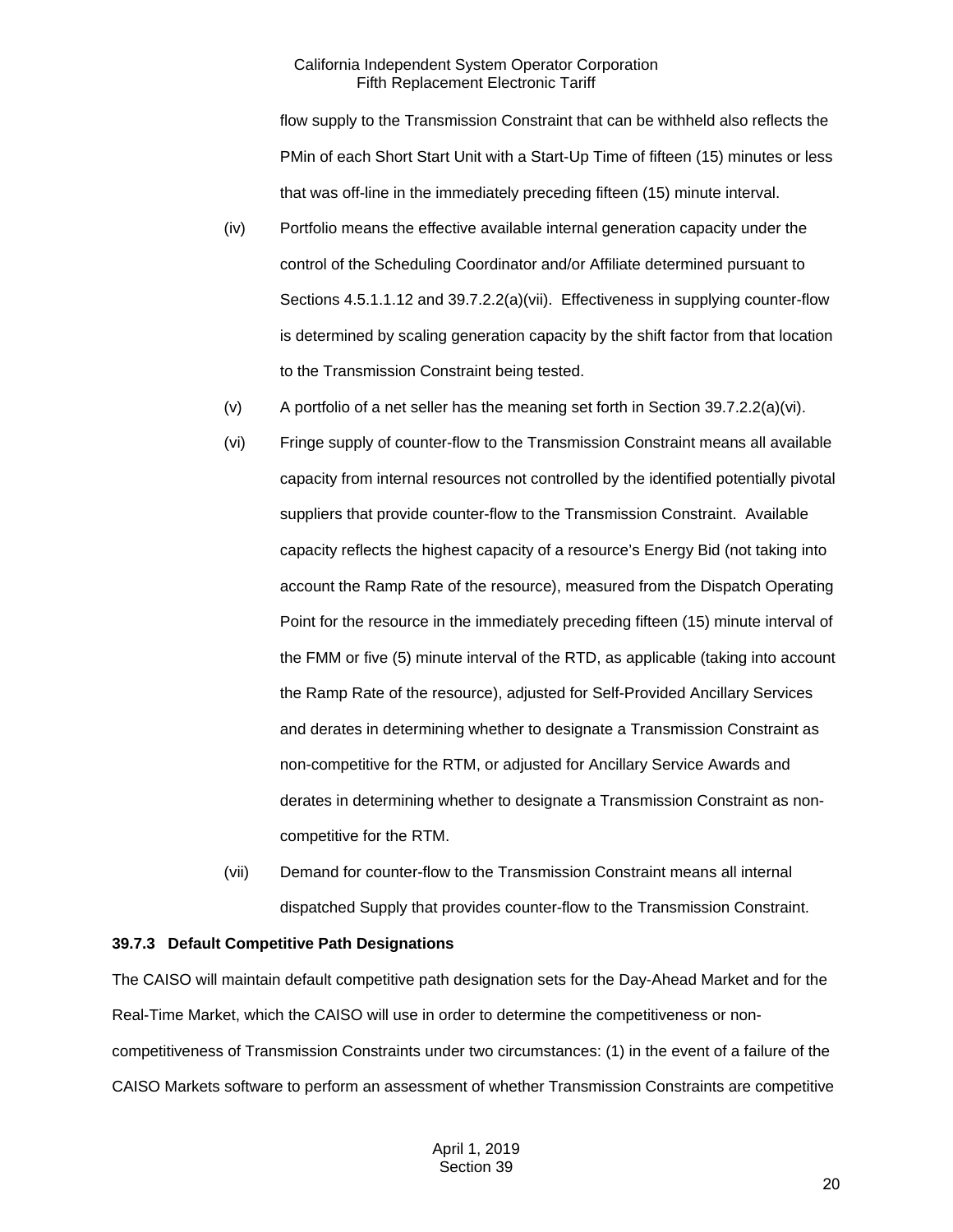or non-competitive pursuant to Section 39.7.2; and (2) in order to determine whether Exceptional Dispatches are related to a non-competitive Transmission Constraint for purposes of mitigation of Exceptional Dispatches of resources under Section 39.10(1). Default competitive path designations will be determined pursuant to the methodology set forth in this Section 39.7.3 and will be updated no less frequently than once every seven (7) days. Until the CAISO has developed sufficient information to develop default competitive path designations, the CAISO will continue to utilize the most recent list of competitive path designations determined prior to the effective date of this tariff provision.

# **39.7.3.1 Methodology for Determining Day-Ahead Default Competitive Path Designations for Transmission Constraints other than Path 15 and Path 26 Transmission Constraints**

The CAISO will designate a Transmission Constraint other than the Path 15 Transmission Constraint or the Path 26 Transmission Constraint as competitive for purposes of determining default competitive path designations for the Day-Ahead Market only if both of the following conditions are met:

- (1) Congestion occurred on the Transmission Constraint in ten (10) or more hours of the days for which the Transmission Constraint was tested for competitiveness pursuant to Section 39.7.2; and
- (2) the Transmission Constraint was deemed competitive pursuant to Section 39.7.2 in seventy-five (75) percent or more of the instances in which the Transmission Constraint was binding when tested. These calculations will be made utilizing data from the Day-Ahead Market for the most recent sixty (60) Trading Days for which data is available. The CAISO will designate a Transmission Constraint other than the Path 15 Transmission Constraint or the Path 26 Transmission Constraint as non-competitive if the CAISO lacks sufficient data to determine whether the occurrences set forth in Sections 39.7.3.1(1) and 39.7.3.1(2) took place on the Transmission Constraint over the sixty (60) Trading Day period.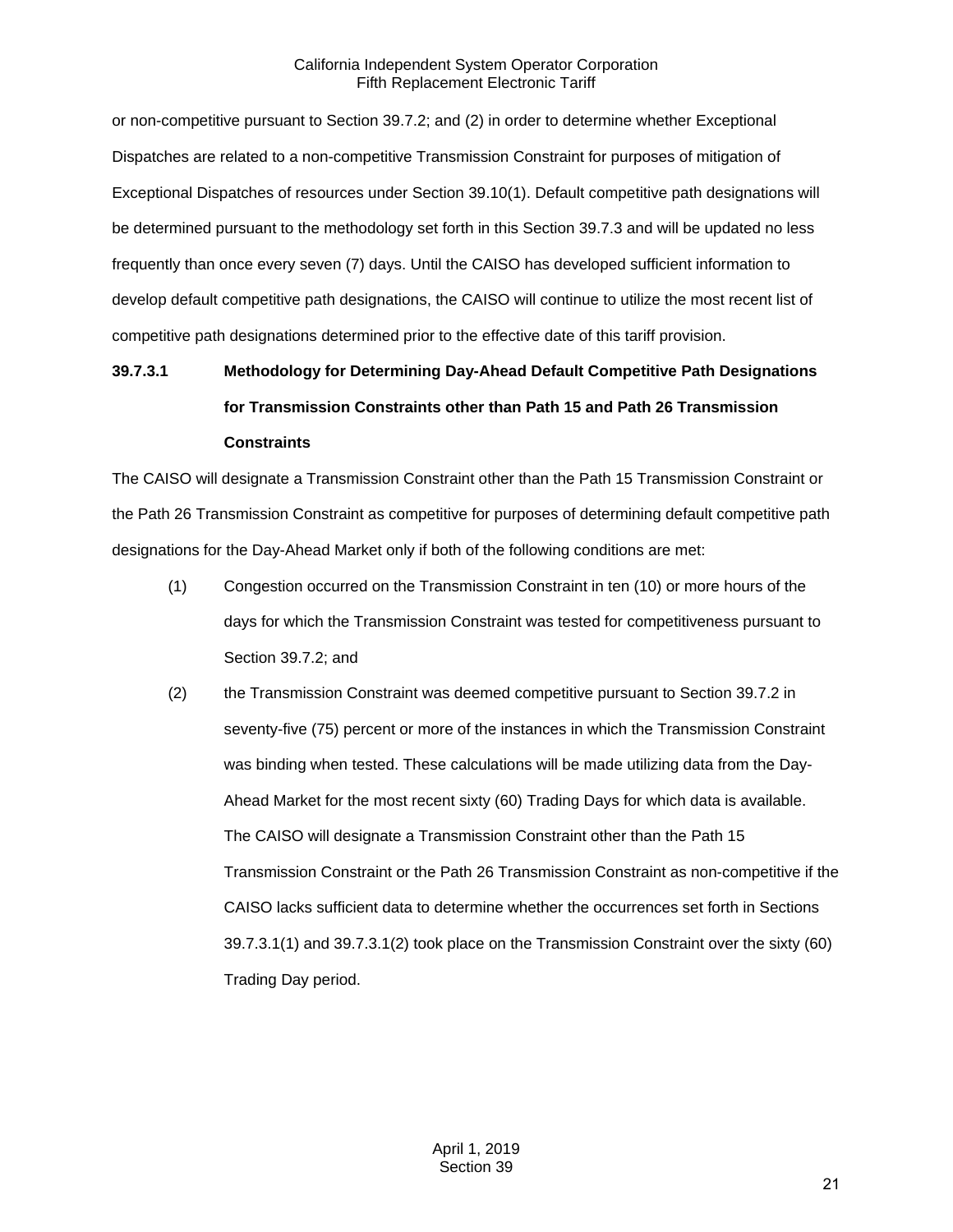# **39.7.3.2 Methodology for Determining HASP/RTM Default Competitive Path Designations for Transmission Constraints other than Path 15 and Path 26 Transmission Constraints**

The CAISO will designate a Transmission Constraint other than the Path 15 Transmission Constraint or the Path 26 Transmission Constraint as competitive for purposes of determining default competitive path designations for the HASP/RTM only if both of the following conditions are met:

- (1) Congestion occurred on the Transmission Constraint in ten (10) or more of the hours for which the Transmission Constraint was tested for competitiveness pursuant to Section 39.7.2; and
- (2) the Transmission Constraint was deemed competitive pursuant to Section 39.7.2 in seventy-five (75) percent or more of the instances in which the Transmission Constraint was binding when tested.

These calculations will be made utilizing data from the Real-Time Market for the most recent sixty (60) Trading Days for which data is available. If the Transmission Constraint was binding during any 15 minute interval during an hour, then the Transmission Constraint will be deemed to be binding for the entire hour. If the Transmission Constraint was determined to be non-competitive during any 15-minute interval during an hour, then the Transmission Constraint will be deemed to be non-competitive for the entire hour. The CAISO will designate a Transmission Constraint other than the Path 15 Transmission Constraint or the Path 26 Transmission Constraint as non-competitive if the CAISO lacks sufficient data to determine whether the occurrences set forth in Sections 39.7.3.2(1) and 39.7.3.2(2) took place on the Transmission Constraint over the sixty (60) Trading Day period.

## **39.7.3.3 Methodology for Determining Day-Ahead Competitive Path Designations for Path 15 and Path 26 Transmission Constraints**

The CAISO will designate the Path 15 Transmission Constraint or the Path 26 Transmission Constraint as competitive for purposes of determining default competitive path designations for the Day-Ahead Market unless both of the following conditions are met:

(1) Congestion occurred on the Transmission Constraint in ten (10) or more hours of the days for which the Transmission Constraint was tested for competitiveness pursuant to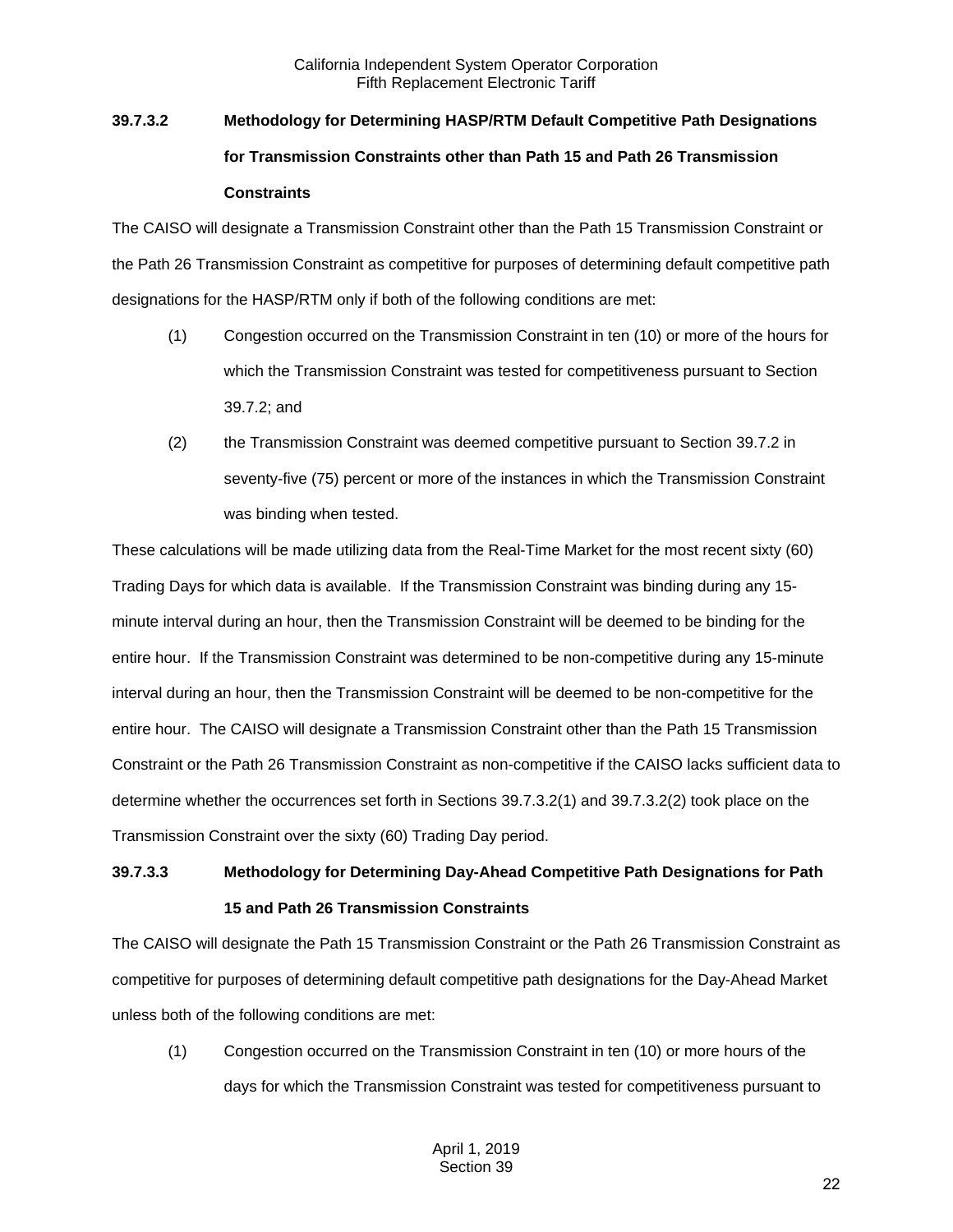Section 39.7.2; and

(2) the Transmission Constraint was deemed competitive pursuant to Section 39.7.2 in fewer than seventy-five (75) percent of the instances in which the Transmission Constraint was binding when tested.

These calculations will be made utilizing data from the MPM for the Day-Ahead Market for the most recent sixty (60) Trading Days for which data is available. The CAISO will designate the Path 15 Transmission Constraint or the Path 26 Transmission Constraint as competitive if the CAISO lacks sufficient data to determine whether the occurrences set forth in Sections 39.7.3.3(1) and 39.7.3.3(2) took place on the Transmission Constraint over the sixty (60) Trading Day period.

## **39.7.3.4 Methodology for Determining RTM Default Competitive Path Designations for Path 15 and Path 26 Transmission Constraints**

The CAISO will designate the Path 15 Transmission Constraint or the Path 26 Transmission Constraint as competitive for purposes of determining default competitive path designations for the RTM unless both of the following conditions are met:

- (1) Congestion occurred on the Transmission Constraint in ten (10) or more of the hours for which the Transmission Constraint was tested for competitiveness pursuant to Section 39.7.2; and
- (2) the Transmission Constraint was deemed competitive pursuant to Section 39.7.2 in fewer than seventy-five (75) percent of the instances in which the Transmission Constraint was binding when tested.

These calculations will be made utilizing data from the MPM for the Real-Time Market for the most recent sixty (60) Trading Days for which data is available. If the Transmission Constraint was binding during any 15-minute interval during an hour, then the Transmission Constraint will be deemed to be binding for the entire hour. If the Transmission Constraint was determined to be non-competitive during any 15-minute interval during an hour, then the Transmission Constraint will be deemed to be non-competitive for the entire hour. The CAISO will designate the Path 15 Transmission Constraint or the Path 26 Transmission Constraint as competitive if the CAISO lacks sufficient data to determine whether the occurrences set forth in Sections 39.7.3.4(1) and 39.7.3.4(2) took place on the Transmission Constraint over the sixty (60)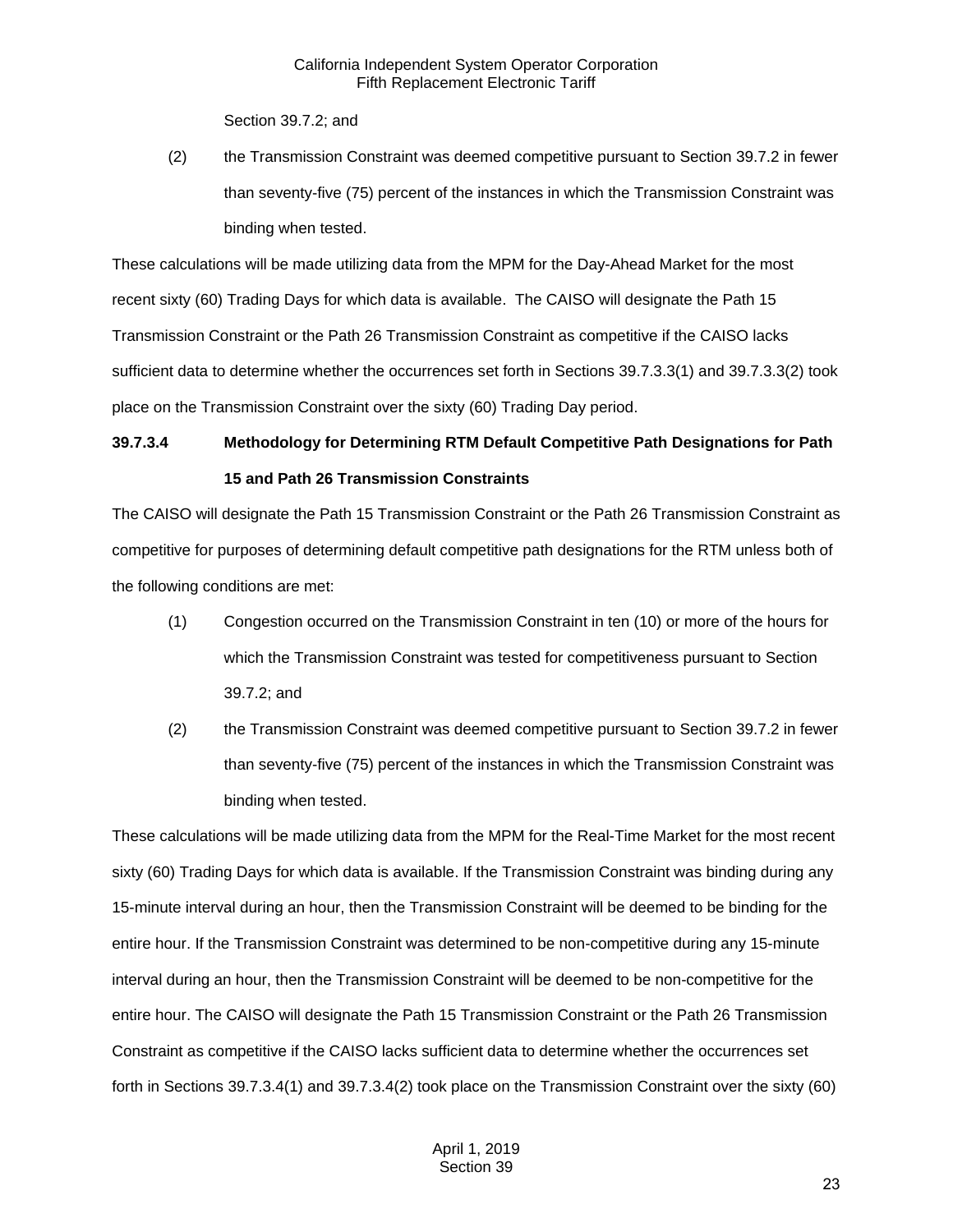Trading Day period.

## <span id="page-23-0"></span>**39.8 Eligibility for Bid Adder**

A Scheduling Coordinator submitting Bids for Generating Units is eligible to have a Bid Adder applied to a Generating Unit for the next operating month if the criteria in Section 39.8.1 are met as determined on a monthly basis in the preceding month.

## <span id="page-23-1"></span>**39.8.1 Bid Adder Eligibility Criteria**

To receive a Bid Adder, a Generating Unit must: (i) have a Mitigation Frequency that is greater than eighty (80) percent in the previous twelve (12) months; and (ii) must not have a contract to be a Resource Adequacy Resource for its entire Net Qualifying Capacity, or be designated under the CPM for its entire Eligible Capacity, or be subject to an obligation to make capacity available under this CAISO Tariff. If a Generating Unit is designated under the CPM for a portion of its Eligible Capacity, the provisions of this section apply only to the portion of the capacity not designated. Scheduling Coordinators for Generating Units seeking to receive Bid Adders must further agree to be subject to the Frequently Mitigated Unit option for a Default Energy Bid. Run hours are those hours during which a Generating Unit has positive metered output. Generating Units that received RMR Dispatches and/or incremental Bids dispatched out of economic merit order to manage local Congestion in an hour prior to the effective date of this Section will have that hour counted as a mitigated hour in their Mitigation Frequency. After the first twelve (12) months from the effective date of this Section, the Mitigation Frequency will be based entirely on a Generating Unit being mitigated under the MPM procedures in Sections 31 and 33.

## <span id="page-23-2"></span>**39.8.2 New Generating Units**

For new Generating Units, with less than twelve (12) months of operation, determination of eligibility for the Bid Adder will be based on data beginning with the first date the Generating Unit participated in the CAISO Markets through the end date of the period for which the Mitigation Frequency is being calculated. The 200 run hour criteria will be pro-rated for the proportion of a twelve (12)-month period that the new Generating Unit submitted effective Bids in the CAISO markets.

## <span id="page-23-3"></span>**39.8.3 Bid Adder Values**

The value of the Bid Adder will be either: (i) a unit-specific value determined in consultation with the CAISO or an independent entity selected by the CAISO, or (ii) a default Bid Adder of \$24/MWh. For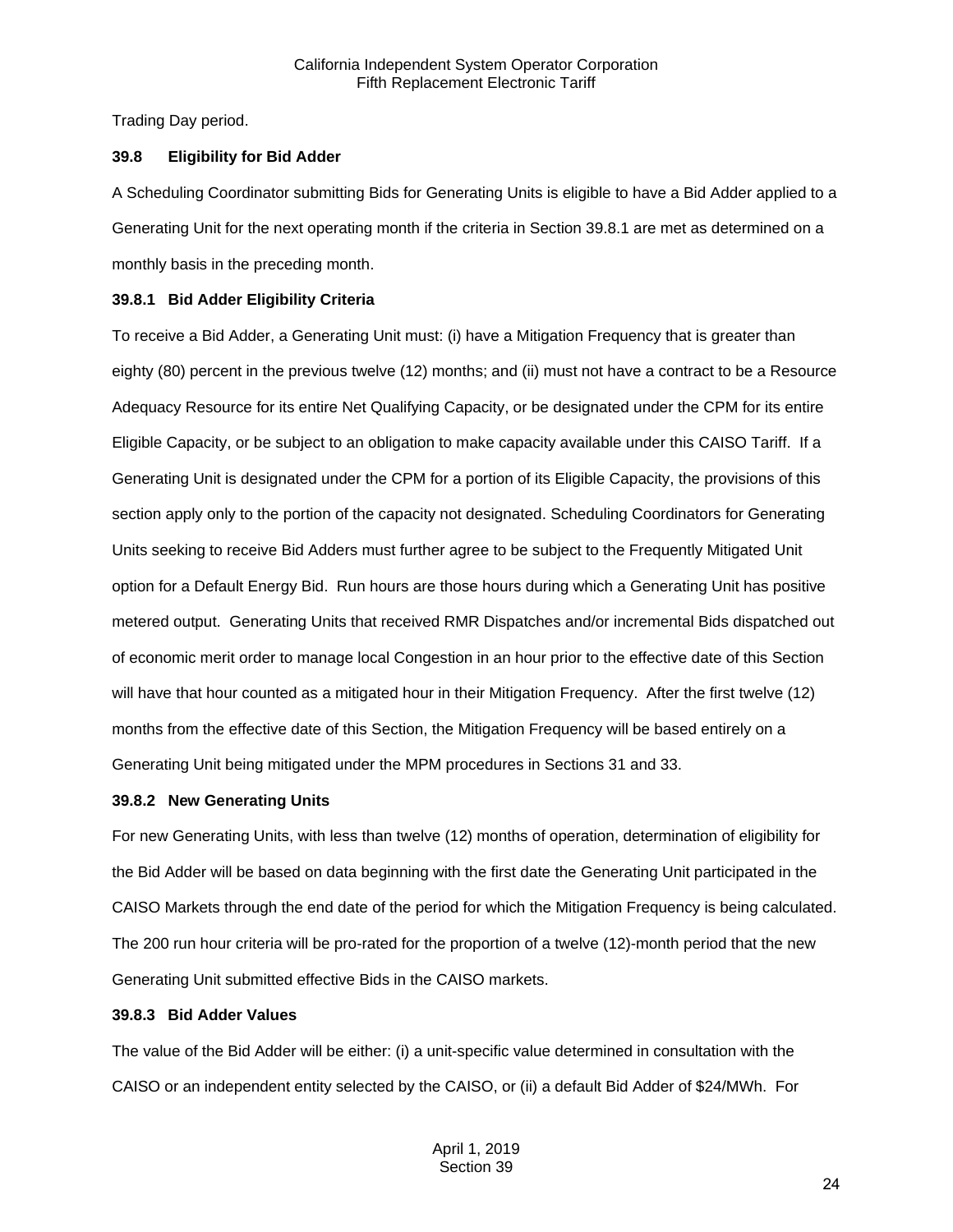Generating Units with a portion of their capacity identified as meeting an LSE's Resource Adequacy Requirements, that Generating Unit's Bid Adder value will be reduced by the percent of the Generating Unit's capacity that is identified as meeting an LSE's Resource Adequacy Requirements. The reduced Bid Adder will be applied to that Generating Unit's entire Default Energy Bid Curve.

#### <span id="page-24-0"></span>**39.9 CRR Monitoring and Affiliate Disclosure Requirements**

The CAISO will monitor the CRR holdings and CAISO Markets activity for anomalous market behavior, gaming, or exercise of market power resulting from CRR ownership concentrations that are not aligned with actual transmission usage as a result of secondary market auction outcomes. If the CAISO identifies such behavior it may seek FERC approval to impose position limits on the total number or MW quantity of CRRs that may be held by any single entity and its Affiliates. Each CRR Holder or Candidate CRR Holder must notify the CAISO of any Affiliate that is a CRR Holder, Candidate CRR Holder, or Market Participant, any Affiliate that participates in an organized electricity market in North America, and any guarantor of any such Affiliate.

## <span id="page-24-1"></span>**39.10 Mitigation of Exceptional Dispatches of Resources**

The CAISO shall apply Mitigation Measures to Exceptional Dispatches of resources when such resources are committed or dispatched under Exceptional Dispatch for purposes of: (1) addressing reliability requirements related to non-competitive Transmission Constraints; (2) ramping resources with Ancillary Services Awards or RUC Capacity to a dispatch level that ensures their availability in Real-Time; (3) ramping resources to their Minimum Dispatchable Level in Real-Time; and (4) addressing unit-specific environmental constraints not incorporated into the Full Network Model or the CAISO's market software that affect the dispatch of Generating Units in the Sacramento Delta and are commonly known as "Delta Dispatch".

## <span id="page-24-2"></span>**39.10.1 Measures for Resources Eligible for Supplemental Revenues**

In all cases where a resource is subject to Mitigation Measures under Section 39.10, and the resource is eligible for supplemental revenues pursuant to Section 39.10.3, FMM Exceptional Dispatch Energy or RTD Exceptional Dispatch Energy delivered by the resource shall be settled as set forth in either Section 11.5.6.7.1 or Section 11.5.6.7.3, whichever is applicable.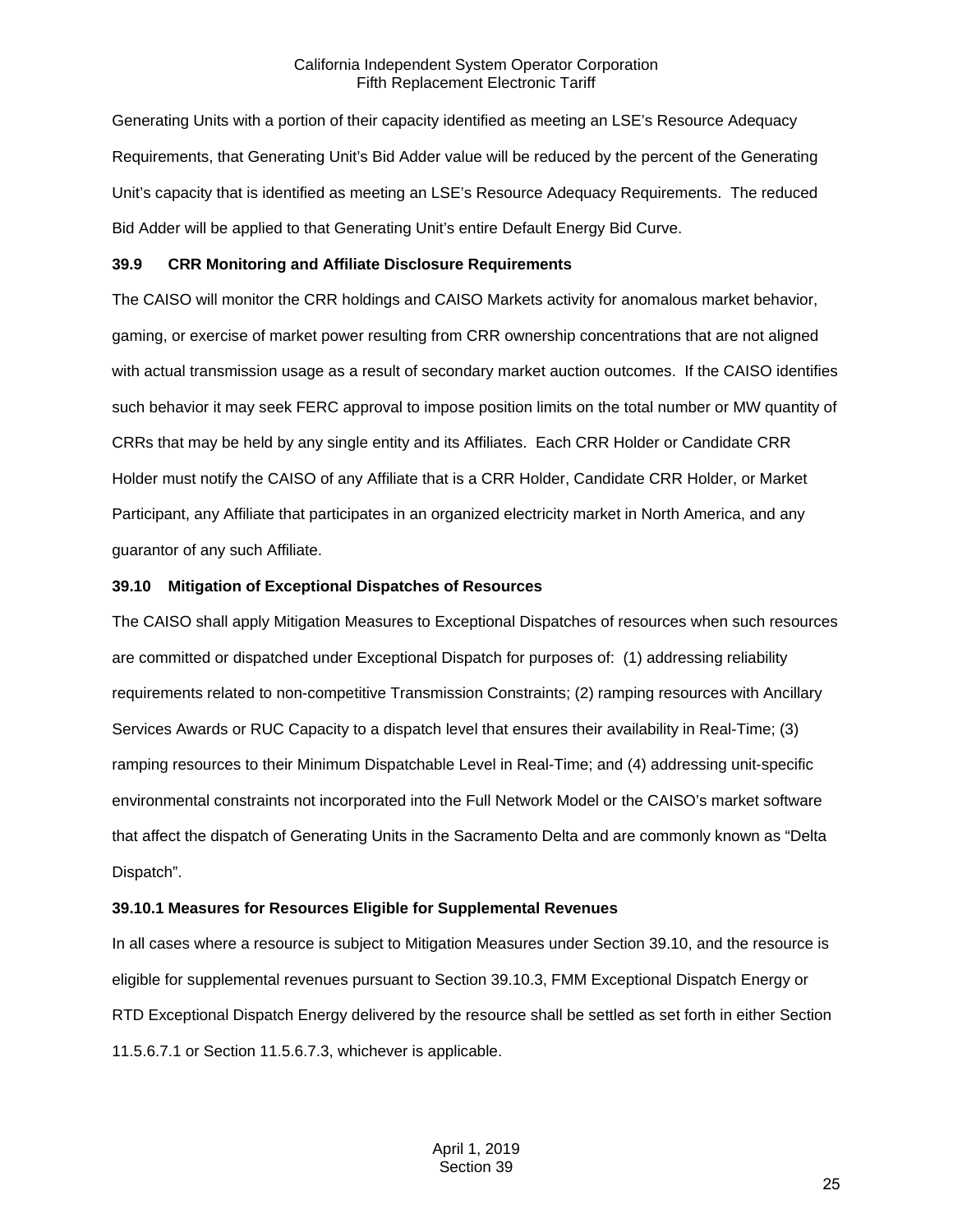#### <span id="page-25-0"></span>**3.10.2 Resources Not Eligible for Supplemental Revenues**

In all cases where a resource is subject to Mitigation Measures under Section 39.10, and the resource is not eligible for supplemental revenues pursuant to Section 39.10.3, FMM Exceptional Dispatch Energy or RTD Exceptional Dispatch Energy delivered by the resource shall be settled as set forth in either Section 11.5.6.7.2 or Section 11.5.6.7.3, whichever is applicable.

#### <span id="page-25-1"></span>**39.10.3 Eligibility for Supplemental Revenues**

Except as provided in Section 39.10.4, a resource that is committed or dispatched under Exceptional Dispatch shall be eligible for supplemental revenues only during such times that the capacity from the resource dispatched under Exceptional Dispatch is Eligible Capacity, the Eligible Capacity does not have an offer into the applicable CSP, and has declined an Exceptional Dispatch CPM designation offered under Section 43A.2.5.

#### <span id="page-25-2"></span>**39.10.4 Limitation on Supplemental Revenues**

Supplemental revenues authorized under this Section 39.10 shall not exceed within a 30-day period (this 30-day period begins on the day of the first Exceptional Dispatch of the resource and re-starts on the day of the first Exceptional Dispatch of the resource following the end of any prior 30-day period) the CPM Soft Offer Cap, for which the resource would be eligible pursuant to Section 43A.7 had its Eligible Capacity been designated as CPM Capacity.

#### <span id="page-25-3"></span>**39.10.5 Calculation of Exceptional Dispatch Supplemental Revenues**

The amount of Exceptional Dispatch supplemental revenues accrued by a resource within any 30-day period as defined in Section 39.10.4 shall be a running total of the sum of supplemental revenues received during that 30-day period. The calculation of supplemental revenues accrued by a resource within a 30-day period is based on the higher of (a) the Energy Bid price for the resource minus the Default Energy Bid price for the resource or (b) the relevant FMM or RTD LMP minus the Default Energy Bid price for the resource. The greater of (a) or (b) is multiplied by the amount of Energy provided by the resource under Exceptional Dispatch, and the results of that multiplication are summed across the successive hours of the 30-day period. Once the resource has reached the limit on supplemental revenues described in Section 39.10.4 based on the calculation above, then the Settlement for the resource will be as provided in Section 11.5.6.7.2 and the resource will not be eligible for additional